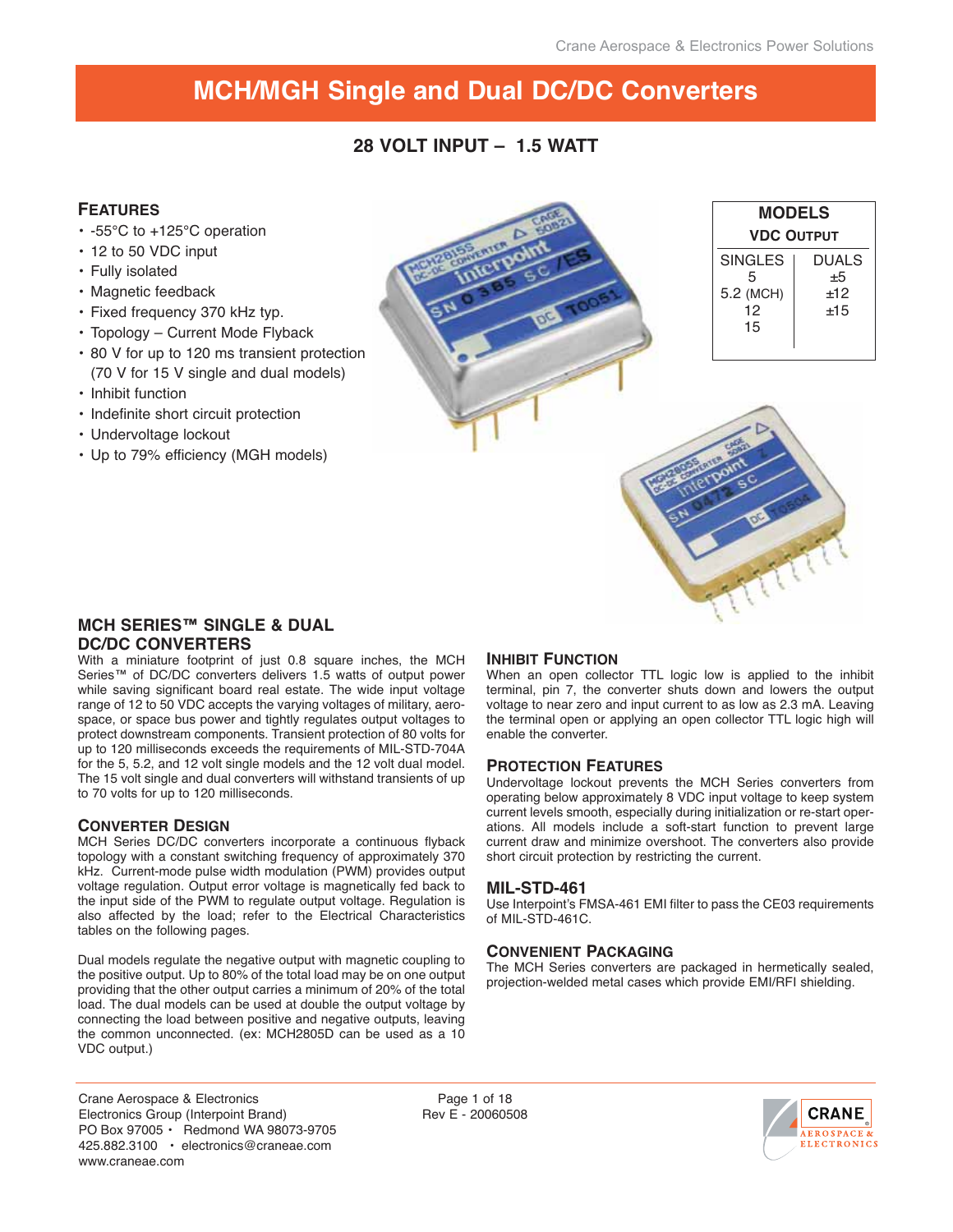## **28 VOLT INPUT – 1.5 WATT**

## **MGH SERIES™ SINGLE & DUAL DC/DC CONVERTERS**

The MGH Series™ of DC/DC converters delivers 1.5 watts of output power in a labor saving surface mount package. The wide input voltage range of 12 to 50 VDC accepts the varying voltages of military, aerospace, or space applications. Single output converters feature outputs of 5, 12, or 15 volts while dual output models feature outputs of ±5, ±12, or ±15 volts. Transient protection of 80 volts for up to 120 milliseconds exceeds the requirements of MIL-STD-704A for the 5 and 12 volt single and dual models. The 15 volt single and dual converters will withstand transients of up to 70 volts for up to 120 milliseconds.

#### **CONVERTER DESIGN**

MGH Series DC/DC converters incorporate a continuous flyback topology with a constant switching frequency of approximately 370 kHz. Output voltage regulation is accomplished on the primary side using current-mode pulse width modulation (PWM). Regulation is affected by the output load; refer to the specifications tables for more information.

For dual output models, up to 80% of the total load may be on one output providing the other output carries a minimum of 20% of the total load. The dual models can be used at double the output voltage by connecting the load between positive and negative outputs, leaving the common unconnected. As an example the MGH2805D (5 volt dual output) can be used as a 10 VDC output.

#### **INHIBIT FUNCTION**

When an open collector TTL logic low is applied to the inhibit terminal, pin 18, the converter shuts down and lowers the output voltage to near zero and input current to as low 2.3 mA. Leaving the terminal open or applying an open collector TTL logic high will enable the converter.

#### **PROTECTION FEATURES**

Undervoltage lockout prevents the MGH Series converters from operating below approximately 8 VDC input voltage to keep system current levels smooth, especially during initialization or re-start operations. All models include a soft-start function to prevent large current draw and minimize overshoot. The MGH Series of converters also provide short circuit protection by limiting the current to approximately 125% of full load.

#### **MIL-STD-461**

Use Interpoint's FMGA-461 EMI filter to pass the CE03 requirements of MIL-STD-461C.

#### **SURFACE MOUNT PACKAGE**

MGH DC/DC converters can be surface mounted with pick-andplace equipment or manually. It is recommended that the case be attached with flexible epoxy adhesive or silicone which is thermally conductive (>1 watt /meter/°K).

Internal components are soldered with SN96 (melting temperature 221°C) to prevent damage during reflow. Maximum reflow temperature for surface mounting the MGH converter is 220°C for a maximum of 30 seconds. SN60, 62, or 63 are the recommended types of solder. Hand soldering should not exceed 300°C for 10 seconds per pin.

The hermetically sealed metal cases are available in two different lead configurations. See case B for dimensions and options.

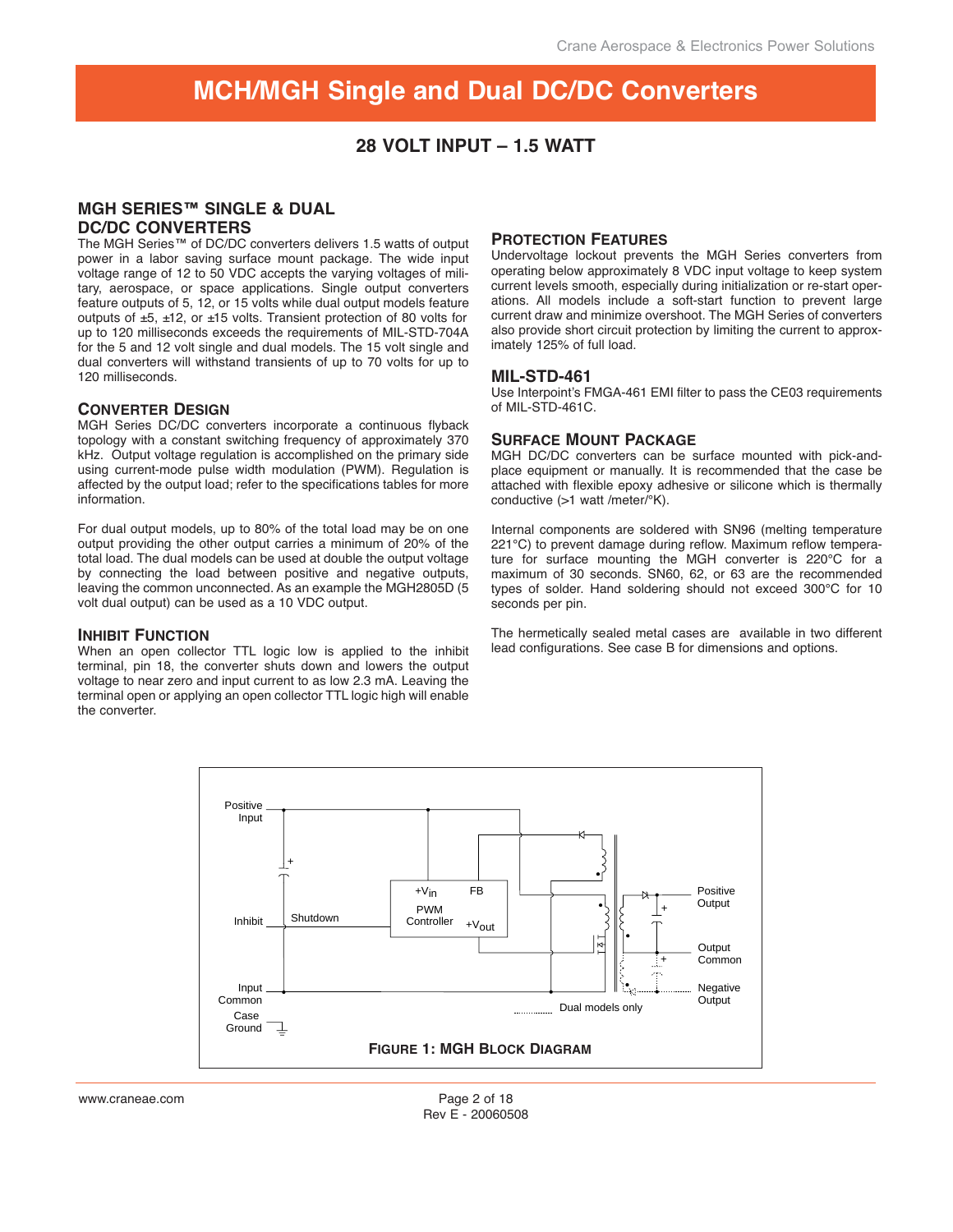## **28 VOLT INPUT – 1.5 WATT**





Page 3 of 18 Rev E - 20060508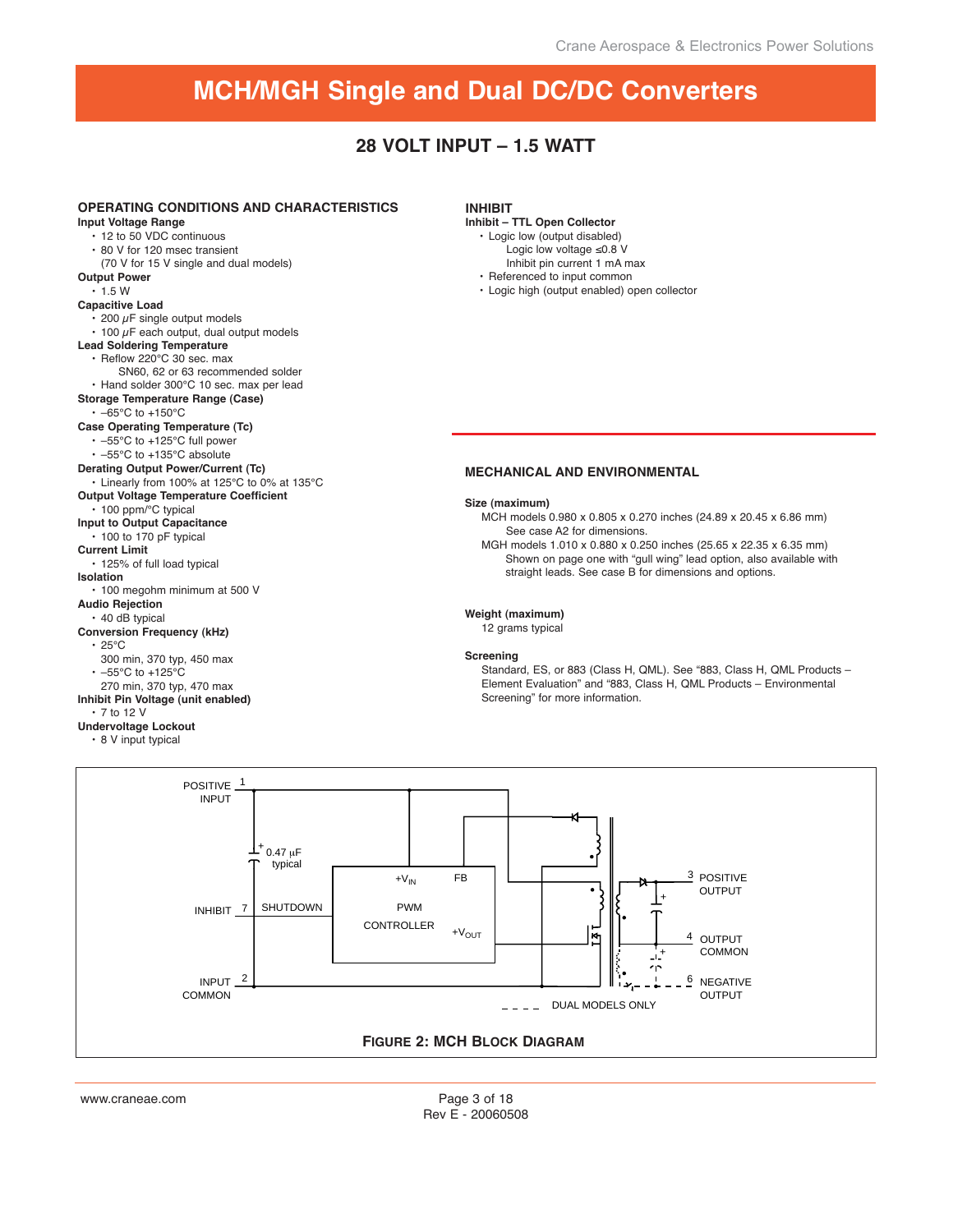## **28 VOLT INPUT – 1.5 WATT**

#### **PIN OUT MCH MODELS**

 $\begin{array}{c} \hline \end{array}$ <sup>1</sup>

| Pin | <b>Single Output</b>   | <b>Dual Output</b>     |
|-----|------------------------|------------------------|
| 1   | Positive Input         | Positive Input         |
| 2   | Input Common           | Input Common           |
| 3   | <b>Positive Output</b> | <b>Positive Output</b> |
| 4   | Output Common          | <b>Output Common</b>   |
| 5   | Case Ground            | Case Ground            |
| 6   | No connection          | <b>Negative Output</b> |
|     | Inhibit                | Inhibit                |



See case A2 for dimensions.

**FIGURE 3: MCH PIN OUT** 

#### **PINS NOT IN USE**

| Inhibit (INH1, INH2)      | Leave unconnected      |
|---------------------------|------------------------|
| Pin 2, 12, 15, 16, 17     | Ground to input common |
| (pins with no connection) |                        |

#### **PIN OUT MGH MODELS**

| Pin        | <b>Single Output</b>   | <b>Dual Output</b>     |
|------------|------------------------|------------------------|
| 1          | Positive Input         | Positive Input         |
| 2          | No connection          | No connection          |
| 3          | Input Common           | Input Common           |
| 4, 5       | <b>Positive Output</b> | <b>Positive Output</b> |
| 6, 7       | Case Ground            | Case Ground            |
| 8, 9       | <b>Output Common</b>   | <b>Output Common</b>   |
| 10, 11     | Case Ground            | Case Ground            |
| 12         | No connection          | No connection          |
| 13, 14     | No connection          | <b>Negative Output</b> |
| 15, 16, 17 | No connection          | No connection          |
| 18         | Inhibit                | Inhibit                |

To meet specified performance, all pins must be connected except "No Connection" pins.



Differently colored glass bead around pin one or dimple in header (bottom or side of case) indicates pin one. Cover marking is oriented with pin one at the upper right corner.

See case B for dimensions and "gull-wing" option.

#### **FIGURE 4: MGH PIN OUT**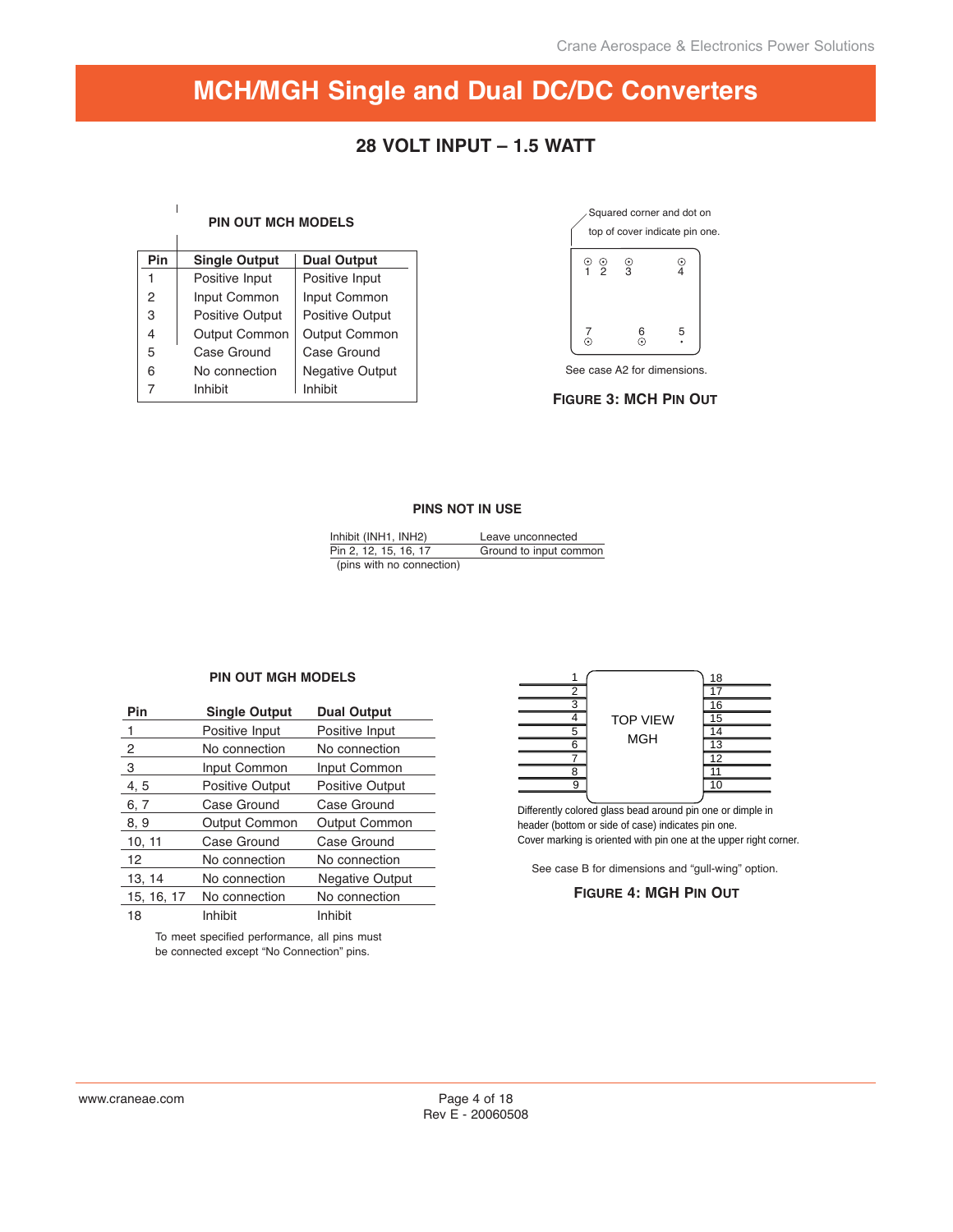# **28 VOLT INPUT – 1.5 WATT**

**MCH Model Selection Table (see next page for MGH options)**



|                                                                                | <b>SMD NUMBERS</b>                                            |
|--------------------------------------------------------------------------------|---------------------------------------------------------------|
| <b>STANDARD MICROCIRCUIT</b><br><b>DRAWING (SMD)</b>                           | <b>MCH SERIES</b><br><b>SIMILAR PART</b>                      |
| 5962-9569601HXC                                                                | MCH2805S/883                                                  |
| 5962-9569701HXC                                                                | MCH2812S/883                                                  |
| 5962-9569801HXC                                                                | MCH2815S/883                                                  |
| 5962-9570201HXC                                                                | MCH2805D/883                                                  |
| 5962-9570301HXC                                                                | MCH2812D/883                                                  |
| 5962-9570401HXC                                                                | MCH2815D/883                                                  |
| drawing. SMDs can be downloaded from:<br>http://www.dscc.dla.mil/programs/smcr | For exact specifications for an SMD product, refer to the SMD |

|                                            | <b>Model Selection</b> |                                        |                  |                                         |  |  |  |  |  |  |  |  |
|--------------------------------------------|------------------------|----------------------------------------|------------------|-----------------------------------------|--|--|--|--|--|--|--|--|
| MCH <sub>28</sub><br>Base model            | Vout value             | number of outputs                      | case option      | screening                               |  |  |  |  |  |  |  |  |
| Choose one from each of the following rows |                        |                                        |                  |                                         |  |  |  |  |  |  |  |  |
| <b>Vout value</b>                          |                        | for singles: 5, 5R2, 12, 15            | duals: 5, 12, 15 |                                         |  |  |  |  |  |  |  |  |
|                                            |                        | $H'' =$ decimal point, $3R3 = 3.3$ VDC |                  |                                         |  |  |  |  |  |  |  |  |
| <b>Number of outputs</b>                   |                        | S (single) or D (dual)                 |                  |                                         |  |  |  |  |  |  |  |  |
| <b>Case option</b>                         |                        | standard (case A2, leave blank)        |                  |                                         |  |  |  |  |  |  |  |  |
| <b>Screening</b>                           |                        | standard screening, leave blank        |                  | /ES (ES screening), /883 (Class H, QML) |  |  |  |  |  |  |  |  |
|                                            |                        |                                        |                  |                                         |  |  |  |  |  |  |  |  |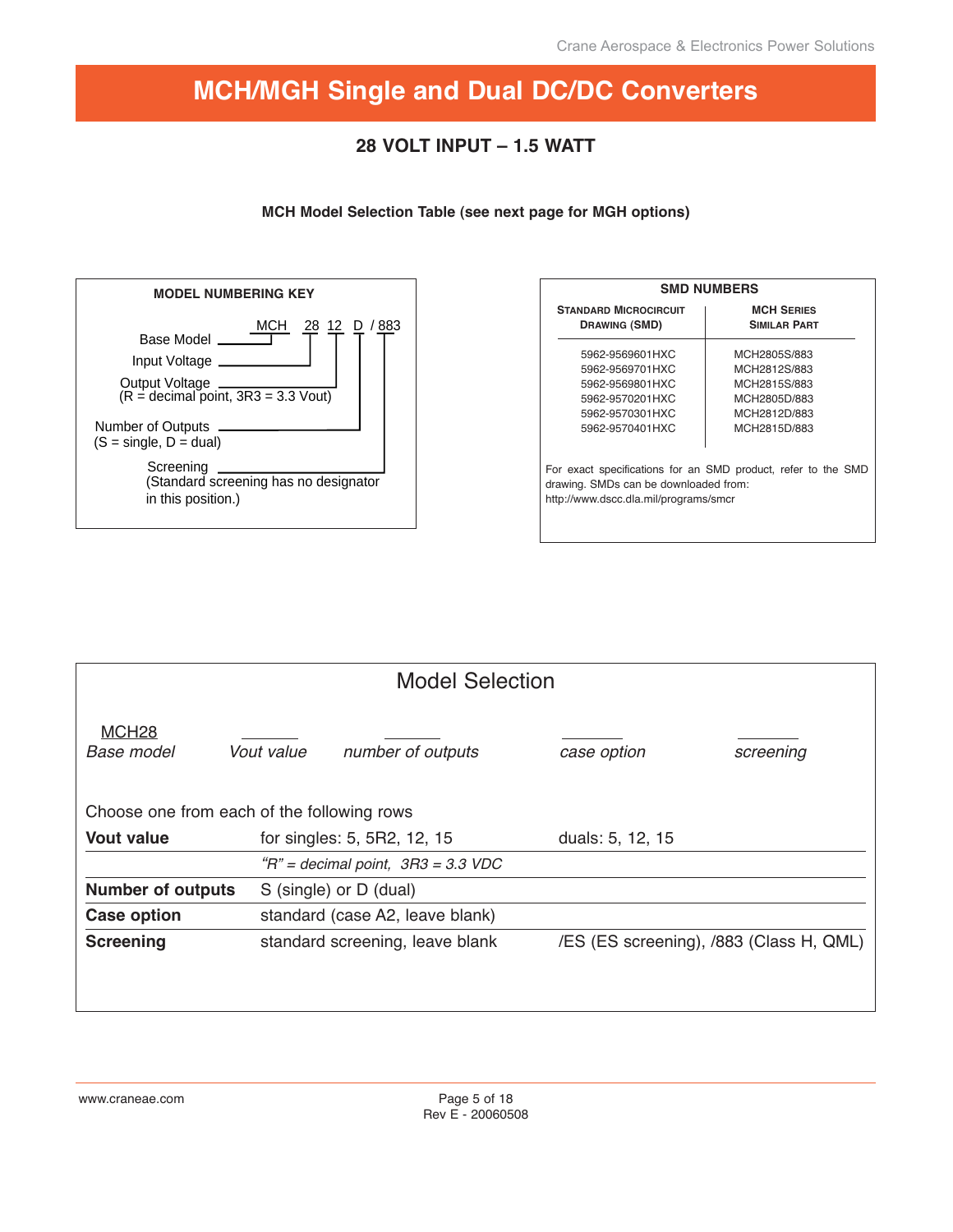# **28 VOLT INPUT – 1.5 WATT**

## **MGH Model Selection Table (see previous page for MCH options)**



| <b>SMD NUMBERS</b>                                                                                                                                                                                                                     |                                              |
|----------------------------------------------------------------------------------------------------------------------------------------------------------------------------------------------------------------------------------------|----------------------------------------------|
| <b>STANDARD MICROCIRCUIT</b><br><b>DRAWING (SMD)</b>                                                                                                                                                                                   | <b>MCH/MGH SERIES</b><br><b>SIMILAR PART</b> |
| 5962-9569601HYC                                                                                                                                                                                                                        | MGH2805S/883                                 |
| 5962-9569701HYC                                                                                                                                                                                                                        | MGH2812S/883                                 |
| 5962-9569801HYC                                                                                                                                                                                                                        | MGH2815S/883                                 |
| 5962-9570201HYC                                                                                                                                                                                                                        | MGH2805D/883                                 |
| 5962-9570301HYC                                                                                                                                                                                                                        | MGH2812D/883                                 |
| 5962-9570401HYC                                                                                                                                                                                                                        | MGH2815D/883                                 |
| For exact specifications for an SMD product, refer to the SMD<br>drawing. For the gull wing lead option, replace the Y in the SMD<br>number (HYC) with a Z (HZC). SMDs can be downloaded from<br>http://www.dscccols.com/programs/smcr |                                              |

| <b>Model Selection</b>                     |                                        |            |                   |                  |                                         |  |  |  |  |  |
|--------------------------------------------|----------------------------------------|------------|-------------------|------------------|-----------------------------------------|--|--|--|--|--|
|                                            | MGH <sub>28</sub><br><b>Base model</b> | Vout value | number of outputs |                  | screening                               |  |  |  |  |  |
| Choose one from each of the following rows |                                        |            |                   |                  |                                         |  |  |  |  |  |
| <b>Vout value</b>                          | singles: 5, 12, 15                     |            |                   | duals: 5, 12, 15 |                                         |  |  |  |  |  |
|                                            | $H'' =$ decimal point, $3R3 = 3.3$ VDC |            |                   |                  |                                         |  |  |  |  |  |
| <b>Number of outputs</b>                   | S (single) or D (dual)                 |            |                   |                  |                                         |  |  |  |  |  |
| <b>Screening</b>                           | standard screening, leave blank        |            |                   |                  | /ES (ES screening), /883 (Class H, QML) |  |  |  |  |  |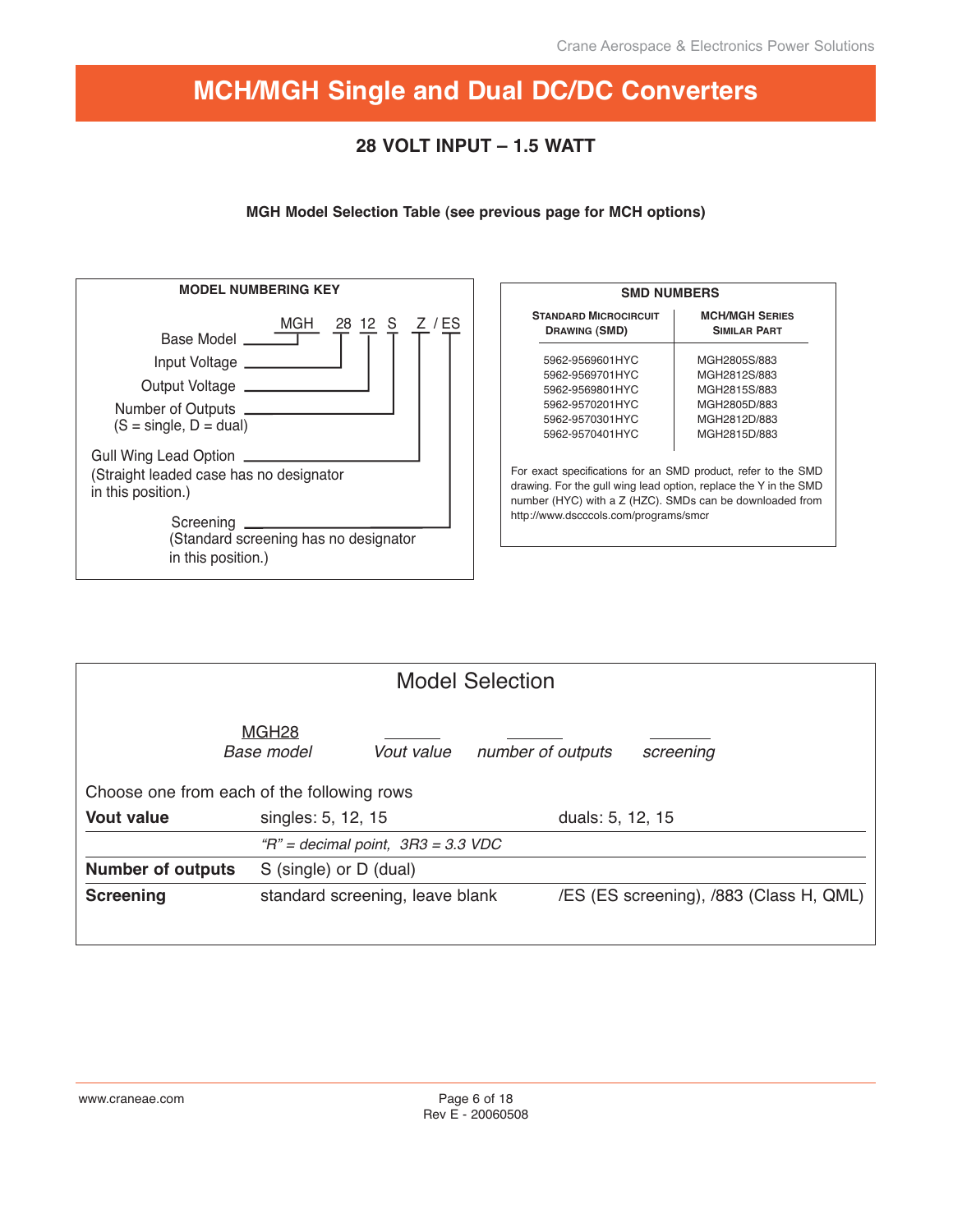## **28 VOLT INPUT – 1.5 WATT**

| <b>MCH SINGLE OUTPUT MODELS</b>           |                                                          |                          | <b>MCH2805S</b>          |                          |                          | <b>MCH2812S</b>          |                          |                          | <b>MCH2815S</b>          |                          |              |  |
|-------------------------------------------|----------------------------------------------------------|--------------------------|--------------------------|--------------------------|--------------------------|--------------------------|--------------------------|--------------------------|--------------------------|--------------------------|--------------|--|
| <b>PARAMETER</b>                          | <b>CONDITIONS</b>                                        | MIN                      | <b>TYP</b>               | <b>MAX</b>               | <b>MIN</b>               | <b>TYP</b>               | <b>MAX</b>               | <b>MIN</b>               | <b>TYP</b>               | <b>MAX</b>               | <b>UNITS</b> |  |
| OUTPUT VOLTAGE <sup>2</sup>               | $Tc = 25^{\circ}C$                                       | 4.95                     | 5                        | 5.05                     | 11.88                    | 12                       | 12.12                    | 14.85                    | 15                       | 15.15                    |              |  |
|                                           | $Tc = -55^{\circ}C$ TO +125 $^{\circ}C$                  | 4.80                     | 5                        | 5.20                     | 11.52                    | 12                       |                          | 12.48 14.40              | 15                       | 15.60                    | <b>VDC</b>   |  |
| <b>OUTPUT CURRENT</b>                     | $V_{\text{IN}}$ = 12 to 50 VDC                           | $\overline{\phantom{0}}$ | $\equiv$                 | 300                      | $\equiv$                 | $\equiv$                 | 125                      |                          | $\equiv$                 | 100                      | mA           |  |
| <b>OUTPUT POWER</b>                       | $V_{IN}$ = 12 TO 50 VDC                                  | 0                        | $\qquad \qquad -$        | 1.5                      | 0                        | $\overline{\phantom{0}}$ | 1.5                      | $\Omega$                 | $\overline{\phantom{0}}$ | 1.5                      | W            |  |
| <b>OUTPUT RIPPLE</b>                      | 10 kHz - 2 MHz                                           | $\overline{\phantom{0}}$ | 45                       | 150                      |                          | 50                       | 200                      | $\overline{\phantom{0}}$ | 35                       | 150                      |              |  |
| <b>VOLTAGE</b>                            | Tc = $-55^{\circ}$ C TO +125 $^{\circ}$ C                | $\overline{\phantom{0}}$ | 65                       | 300                      |                          | 70                       | 300                      | $\overline{\phantom{0}}$ | 50                       | 250                      | mV p-p       |  |
| <b>LINE REGULATION</b>                    | $V_{IN} = 12 \text{ TO } 50 \text{ VDC}$                 | $\qquad \qquad -$        | 35                       | 120                      | $\qquad \qquad -$        | 60                       | 250                      | $\qquad \qquad -$        | 70                       | 350                      |              |  |
|                                           | $Tc = -55^{\circ}C$ TO +125 $^{\circ}C$                  | $\overline{\phantom{0}}$ | 40                       | 120                      | $\overline{\phantom{0}}$ | 70                       | 250                      | $\qquad \qquad -$        | 80                       | 350                      | mV           |  |
| <b>LOAD REGULATION</b>                    | 10% TO FULL LOAD                                         | $\overline{\phantom{0}}$ | 350                      | 800                      | $\overline{\phantom{0}}$ | 600                      | 1400                     | $\equiv$                 | 700                      | 1600                     |              |  |
|                                           | $Tc = -55^{\circ}C$ TO +125 $^{\circ}C$                  |                          | 380                      | 800                      |                          | 640                      | 1400                     | $\overline{\phantom{m}}$ | 760                      | 1600                     | mV           |  |
|                                           | 50% TO FULL <sup>1</sup>                                 | $\overline{\phantom{0}}$ | 100                      | 200                      |                          | 145                      | 300                      | $\overline{\phantom{0}}$ | 165                      | 350                      |              |  |
|                                           | $Tc = -55^{\circ}C$ TO +125 $^{\circ}C$                  | $\overline{\phantom{0}}$ | 115                      | 300                      |                          | 160                      | 400                      | $\overline{\phantom{0}}$ | 185                      | 450                      |              |  |
| <b>INPUT VOLTAGE</b>                      | <b>CONTINUOUS</b>                                        | 12                       | 28                       | 50                       | 12                       | 28                       | 50                       | 12                       | 28                       | 50                       | <b>VDC</b>   |  |
| NO LOAD TO FULL                           | TRANSIENT <sup>1</sup> 120 ms                            | $\Omega$                 | $\overline{\phantom{0}}$ | 80                       | $\Omega$                 | $\overline{\phantom{m}}$ | 80                       | $\Omega$                 | $\overline{\phantom{m}}$ | 70                       | V            |  |
| <b>INPUT CURRENT</b>                      | <b>NO LOAD</b>                                           | $\equiv$                 | 5.5                      | 11                       | $\equiv$                 | 6.0                      | 12                       | $\equiv$                 | 6.0                      | 12                       |              |  |
|                                           | $Tc = -55^{\circ}C$ TO +125 $^{\circ}C$                  | $\qquad \qquad -$        | 6.0                      | 11                       |                          | 6.5                      | 12                       | $\overline{\phantom{0}}$ | 6.5                      | 12                       |              |  |
|                                           | <b>INHIBITED</b>                                         |                          | 2.3                      | 3.5                      |                          | 2.3                      | 3.5                      | $\overline{\phantom{0}}$ | 2.3                      | 3.5                      | mA           |  |
|                                           | $Tc = -55^{\circ}C$ TO +125 $^{\circ}C$                  | $\overline{\phantom{0}}$ | 2.4                      | 3.5                      |                          | 2.4                      | 3.5                      | $\overline{\phantom{0}}$ | 2.4                      | 3.5                      |              |  |
| <b>INPUT RIPPLE</b>                       | 10k Hz - 10 MHz                                          | $\qquad \qquad -$        | 100                      | 200                      | $\overline{\phantom{0}}$ | 100                      | 200                      | $\equiv$                 | 100                      | 200                      |              |  |
| CURRENT <sup>3</sup>                      | $Tc = -55^{\circ}C$ TO +125 $^{\circ}C$                  | $\overline{\phantom{0}}$ | 130                      | 250                      | $\qquad \qquad -$        | 150                      | 250                      | $\qquad \qquad -$        | 150                      | 250                      | mA p-p       |  |
| <b>EFFICIENCY</b>                         | $Tc = 25^{\circ}C$                                       | 72                       | 77                       | $\overline{\phantom{0}}$ | 74                       | 79                       | $\overline{\phantom{0}}$ | 74                       | 79                       | $\overline{\phantom{0}}$ |              |  |
|                                           | $Tc = -55^{\circ}C$ TO +125 $^{\circ}C$                  | 69                       | 75                       | $\overline{\phantom{0}}$ | 72                       | 77                       | $\overline{\phantom{0}}$ | 72                       | 77                       | $\overline{\phantom{0}}$ | $\%$         |  |
| LOAD FAULT4,5                             | POWER DISSIPATION                                        | $\equiv$                 | 1.3                      | 2.0                      | $\overline{\phantom{0}}$ | 2.0                      | 3.2                      | $\equiv$                 | 2.3                      | 3.7                      |              |  |
|                                           | $Tc = -55^{\circ}C$ TO +125 $^{\circ}C$                  | $\qquad \qquad -$        | 1.4                      | 2.3                      | $\overline{\phantom{0}}$ | 2.2                      | 3.5                      | $\overline{\phantom{0}}$ | 2.5                      | 4.0                      | W            |  |
|                                           | RECOVERY <sup>1</sup>                                    | $\qquad \qquad -$        | 3.0                      | 15                       | $\overline{\phantom{0}}$ | 3.5                      | 20                       |                          | 4.0                      | 20                       |              |  |
|                                           | Tc = $-55^{\circ}$ C TO +125 $^{\circ}$ C                | $\overline{\phantom{0}}$ | 3.5                      | 15                       | $\overline{\phantom{0}}$ | 3.5                      | 20                       | $\overline{\phantom{0}}$ | 4.0                      | 20                       | ms           |  |
| <b>STEP LOAD</b>                          | 50 %-100%- 50% LOAD                                      |                          |                          |                          |                          |                          |                          |                          |                          |                          |              |  |
| RESPONSE <sup>6</sup>                     | <b>TRANSIENT</b>                                         | -500                     | 185                      | 500                      | $-700$                   | 350                      | 700                      | $-700$                   | 350                      | 700                      | mV pk        |  |
|                                           | Tc = $-55^{\circ}$ C TO +125 $^{\circ}$ C                | $-500$                   | 185                      | 500                      | $-800$                   | 380                      | 800                      | $-800$                   | 380                      | 800                      |              |  |
|                                           | <b>RECOVERY</b>                                          | $\overline{\phantom{0}}$ | 125                      | 500                      | $\overline{\phantom{0}}$ | 130                      | 500                      | $\overline{\phantom{0}}$ | 140                      | 600                      | $\mu$ s      |  |
|                                           | Tc = - 55°C TO + 125°C                                   | $\overline{\phantom{0}}$ | 125                      | 600                      | $\qquad \qquad -$        | 130                      | 600                      | $\qquad \qquad -$        | 180                      | 750                      |              |  |
| <b>STEP LINE</b><br>RESPONSE <sup>6</sup> | 12 TO 50 TO 12 V <sub>IN</sub><br>TRANSIENT <sup>1</sup> | -500                     | 170                      | 500                      | $-1000$                  | 400                      | 1000                     | $-850$                   | 400                      | 850                      |              |  |
|                                           | $Tc = -55^{\circ}C$ TO +125 $^{\circ}C$                  | -500                     | 180                      | 500                      | $-1000$                  | 400                      | 1000                     | $-850$                   | 450                      | 850                      | mV pk        |  |
|                                           | RECOVERY <sup>1</sup>                                    | $\equiv$                 | 0.75                     | 4.0                      |                          | 0.6                      | 3.0                      | $\qquad \qquad -$        | 0.47                     | 2.5                      |              |  |
|                                           | $Tc = -55^{\circ}C$ TO +125 $^{\circ}C$                  | $\equiv$                 | 0.75                     | 4.0                      |                          | 0.6                      | 3.0                      |                          | 0.5                      | 2.5                      | ms           |  |
| START-UP                                  | <b>DELAY</b>                                             | $\overline{\phantom{0}}$ | $\overline{7}$           | 40                       | $\overline{\phantom{0}}$ | $\overline{7}$           | 40                       | $\qquad \qquad -$        | $\overline{7}$           | 40                       |              |  |
|                                           | $Tc = -55^{\circ}C$ TO +125 $^{\circ}C$                  | $\overline{\phantom{0}}$ | 10                       | 40                       | $\overline{\phantom{0}}$ | 10                       | 40                       |                          | 10                       | 40                       | ms           |  |
|                                           | OVERSHOOT <sup>1</sup>                                   |                          | $\Omega$                 | 150                      | $\overline{\phantom{0}}$ | $\Omega$                 | 350                      | $\overline{\phantom{0}}$ | $\Omega$                 | 450                      |              |  |
|                                           | $Tc = -55^{\circ}C$ TO +125 $^{\circ}C$                  | $\qquad \qquad -$        | 0                        | 150                      | $\qquad \qquad -$        | 0                        | 350                      | $\overline{\phantom{m}}$ | $\mathbf 0$              | 450                      | mV pk        |  |
| CAPACITIVE LOAD <sup>1</sup>              |                                                          |                          |                          |                          |                          |                          |                          |                          |                          |                          |              |  |

#### **Electrical Characteristics: 25°C Tc, 28 VDC Vin, 100% load, unless otherwise specified.**

Notes:

**1. Guaranteed by design, not tested.**

2. Specified at 50% total  $P_{\text{out}}$ .

3. Lin =  $2 \mu$ H.

4. Maximum duration of short circuit: 25°C-– 90 seconds, 125°C – 30 seconds.

5. Load fault is a short circuit (<50 mohms). Recovery is into resistive full load.

www.craneae.com

Page 7 of 18 Rev E - 20060508

6. Transition ≥ 10  $\mu$ s. Recovery = time to settle to within 1% of Vout final value. 7. Max. spec indicates 80% of the converter's total power, available from either output.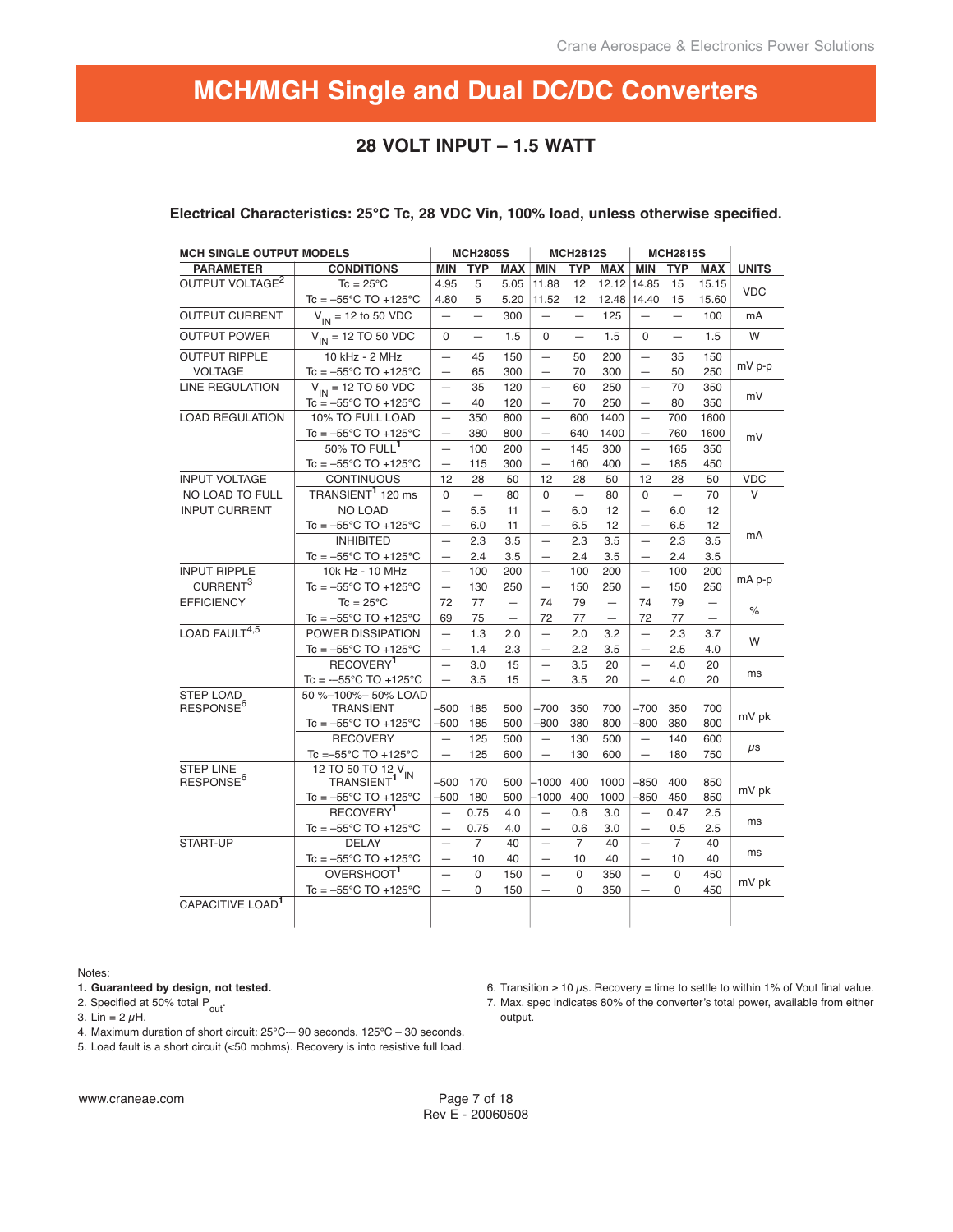## **28 VOLT INPUT – 1.5 WATT**

### **Electrical Characteristics: 25°C Tc, 28 VDC Vin, 100% load, unless otherwise specified.**

| <b>MGH SINGLE OUTPUT MODELS</b>             |                                                                 |                                                      | <b>MGH2805S</b>         |                                                      | <b>MGH2812S</b><br><b>MGH2815S</b>                   |                            |                                                      |                                                      |                          |                                      |                         |
|---------------------------------------------|-----------------------------------------------------------------|------------------------------------------------------|-------------------------|------------------------------------------------------|------------------------------------------------------|----------------------------|------------------------------------------------------|------------------------------------------------------|--------------------------|--------------------------------------|-------------------------|
| <b>PARAMETER</b>                            | <b>CONDITIONS</b>                                               | <b>MIN</b>                                           | <b>TYP</b>              | <b>MAX</b>                                           | <b>MIN</b>                                           | <b>TYP</b>                 | <b>MAX</b>                                           | <b>MIN</b>                                           | <b>TYP</b>               | <b>MAX</b>                           | <b>UNITS</b>            |
| OUTPUT VOLTAGE <sup>1</sup>                 | $Tc = 25^{\circ}C$<br>$Tc = -55^{\circ}C$ TO +125 $^{\circ}C$   | 4.95<br>4.80                                         | 5<br>5                  | 5.05<br>5.20                                         | 11.88<br>11.52                                       | 12<br>12                   | 12.12<br>12.48                                       | 14.85<br>14.40                                       | 15<br>15                 | 15.15<br>15.60                       | <b>VDC</b>              |
| <b>OUTPUT CURRENT</b>                       | $V_{IN}$ = 12 to 50 VDC                                         | $\Omega$                                             | $\equiv$                | 300                                                  | $\mathbf 0$                                          | $\overline{\phantom{0}}$   | 125                                                  | $\mathbf 0$                                          |                          | 100                                  | mA                      |
| <b>OUTPUT POWER</b>                         | $V_{\text{IN}}$ = 12 to 50 VDC                                  | $\overline{0}$                                       | $\equiv$                | 1.5                                                  | $\overline{0}$                                       | $\equiv$                   | 1.5                                                  | $\overline{0}$                                       | $\overline{\phantom{0}}$ | 1.5                                  | $\overline{\mathsf{w}}$ |
| <b>OUTPUT RIPPLE</b><br><b>VOLTAGE</b>      | 10 kHz - 2 MHz<br>$Tc = -55^{\circ}C$ TO +125 $^{\circ}C$       | $\overline{\phantom{0}}$<br>$\overline{\phantom{0}}$ | 45<br>65                | 150<br>300                                           | $\qquad \qquad -$<br>$\overline{\phantom{0}}$        | 50<br>70                   | 200<br>300                                           | $\overline{\phantom{0}}$                             | 35<br>50                 | 150<br>250                           | $mV$ p-p                |
| <b>LINE REGULATION</b>                      | $VIN = 12$ to 50 VDC<br>$Tc = -55^{\circ}C$ TO +125 $^{\circ}C$ | $\overline{\phantom{0}}$<br>$\overline{\phantom{0}}$ | 35<br>40                | 100<br>120                                           | $\qquad \qquad -$<br>$\overline{\phantom{0}}$        | 60<br>70                   | 200<br>250                                           | $\overline{\phantom{0}}$                             | 70<br>80                 | 300<br>350                           | mV                      |
| <b>LOAD REGULATION</b>                      | 10% TO FULL LOAD<br>$Tc = -55^{\circ}C$ TO +125 $^{\circ}C$     | $\qquad \qquad -$<br>$\overline{\phantom{0}}$        | 350<br>380              | 700<br>800                                           | $\overline{\phantom{0}}$<br>$\overline{\phantom{0}}$ | 600<br>640                 | 1300<br>1400                                         | $\overline{\phantom{0}}$<br>$\overline{\phantom{0}}$ | 700<br>760               | 1500<br>1600                         | mV                      |
|                                             | 50% TO FULL LOAD<br>$Tc = -55^{\circ}C$ TO +125 $^{\circ}C$     | $\qquad \qquad -$<br>$\overline{\phantom{0}}$        | 100<br>115              | 200<br>300                                           | $\overline{\phantom{0}}$<br>$\overline{\phantom{0}}$ | 145<br>160                 | 300<br>400                                           | $\overline{\phantom{0}}$<br>$\overline{\phantom{0}}$ | 165<br>185               | 350<br>450                           |                         |
| <b>INPUT VOLTAGE</b>                        | <b>CONTINUOUS</b>                                               | 12                                                   | 28                      | 50                                                   | 12                                                   | 28                         | 50                                                   | 12                                                   | 28                       | 50                                   | <b>VDC</b>              |
| NO LOAD TO FULL                             | TRANSIENT 120 ms                                                | $\Omega$                                             | $\equiv$                | 80                                                   | $\Omega$                                             | $\equiv$                   | 80                                                   | $\Omega$                                             | $-$                      | 70                                   | V                       |
| <b>INPUT CURRENT</b>                        | <b>NO LOAD</b><br>$Tc = -55^{\circ}C$ TO +125 $^{\circ}C$       | $\qquad \qquad -$<br>$\overline{\phantom{0}}$        | 5.5<br>6.0              | 10<br>11                                             | $\qquad \qquad -$<br>$\qquad \qquad -$               | 6.0<br>6.5                 | 10<br>12                                             | $\overline{\phantom{0}}$<br>$\overline{\phantom{0}}$ | 6.0<br>6.5               | 11<br>12                             |                         |
|                                             | <b>FULL LOAD</b><br>Tc = $-55^{\circ}$ C TO +125 $^{\circ}$ C   | $\qquad \qquad -$<br>$\overline{\phantom{0}}$        | 70<br>73                | 74<br>78                                             | $\qquad \qquad -$<br>$\qquad \qquad -$               | 68<br>70                   | 72<br>74                                             | $\overline{\phantom{0}}$<br>$\overline{\phantom{0}}$ | 68<br>70                 | 72<br>74                             | mA                      |
|                                             | <b>INHIBITED</b><br>$Tc = -55^{\circ}C$ TO +125 $^{\circ}C$     | $\qquad \qquad -$                                    | 2.3<br>2.4              | 3.2<br>3.5                                           | $\qquad \qquad -$                                    | 2.3<br>2.4                 | 3.2<br>3.5                                           | $\overline{\phantom{0}}$<br>$\overline{\phantom{0}}$ | 2.3<br>2.4               | 3.2<br>3.5                           |                         |
| <b>INPUT RIPPLE</b><br>CURRENT <sup>2</sup> | 10k Hz - 10 MHz<br>$Tc = -55^{\circ}C$ TO +125 $^{\circ}C$      | $\qquad \qquad -$<br>$\overline{\phantom{0}}$        | 100<br>130              | 200<br>250                                           | $\overline{\phantom{0}}$<br>$\overline{\phantom{0}}$ | 100<br>150                 | 200<br>250                                           | $\overline{\phantom{0}}$<br>$\qquad \qquad -$        | 100<br>150               | 200<br>250                           | mA p-p                  |
| <b>EFFICIENCY</b>                           | $Tc = 25^{\circ}C$<br>$Tc = -55^{\circ}C$ TO +125 $^{\circ}C$   | 72<br>69                                             | 77<br>75                | $\overline{\phantom{0}}$<br>$\overline{\phantom{0}}$ | 74<br>72                                             | 79<br>77                   | $\overline{\phantom{m}}$<br>$\overline{\phantom{m}}$ | 74<br>72                                             | 79<br>77                 | $\overline{\phantom{m}}$<br>$\equiv$ | $\%$                    |
| LOAD FAULT <sup>3, 4</sup>                  | POWER DISSIPATION<br>$Tc = -55^{\circ}C$ TO +125 $^{\circ}C$    | $\qquad \qquad -$<br>$\overline{\phantom{0}}$        | 1.3<br>1.4              | 2.0<br>2.3                                           | $\qquad \qquad -$<br>$\qquad \qquad -$               | 2.0<br>2.2                 | 3.2<br>3.5                                           | $\qquad \qquad -$<br>$\overline{\phantom{0}}$        | 2.3<br>2.5               | 3.7<br>4.0                           | W                       |
|                                             | <b>RECOVERY</b><br>$Tc = -55^{\circ}C$ TO $+125^{\circ}C$       | $\overline{\phantom{0}}$<br>$\overline{\phantom{m}}$ | 3.0<br>3.5              | 12<br>15                                             | $\overline{\phantom{0}}$<br>$\overline{\phantom{m}}$ | 3.5<br>3.5                 | 15<br>20                                             | $\overline{\phantom{0}}$<br>$\overline{\phantom{0}}$ | 4.0<br>4.0               | 18<br>20                             | ms                      |
| <b>STEP LOAD</b><br>RESPONSE <sup>5</sup>   | <b>TRANSIENT</b><br>$Tc = -55^{\circ}C$ TO +125 $^{\circ}C$     | $-400$<br>$-500$                                     | 185<br>185              | 400<br>500                                           | $-700$<br>$-800$                                     | 350<br>380                 | 700<br>800                                           | $-700$<br>$-800$                                     | 350<br>380               | 700<br>800                           | mV pk                   |
| 50 %-100%-50%                               | <b>RECOVERY</b><br>$Tc = -55^{\circ}C$ TO +125 $^{\circ}C$      | $\qquad \qquad -$<br>$\overline{\phantom{0}}$        | 125<br>125              | 500<br>600                                           | $\overline{\phantom{0}}$<br>$\qquad \qquad -$        | 130<br>130                 | 500<br>600                                           | $\overline{\phantom{0}}$<br>$\overline{\phantom{0}}$ | 140<br>180               | 600<br>750                           | $\mu$ s                 |
| <b>STEP LINE</b><br>RESPONSE <sup>5</sup>   | <b>TRANSIENT</b><br>$Tc = -55^{\circ}C$ TO +125 $^{\circ}C$     | $-400$<br>$-500$                                     | 170<br>180              | 400<br>500                                           | $-900$<br>$-1000$                                    | 400<br>400                 | 900<br>1000                                          | $-750$<br>$-850$                                     | 400<br>450               | 750<br>850                           | mV pk                   |
| 12 TO 50 TO 12 V <sub>IN</sub>              | <b>RECOVERY</b><br>$Tc = -55^{\circ}C$ TO +125 $^{\circ}C$      | $\overline{\phantom{0}}$<br>$\overline{\phantom{m}}$ | 0.75<br>0.75            | 3.0<br>4.0                                           | $\qquad \qquad -$<br>$\qquad \qquad -$               | 0.6<br>0.6                 | 2.5<br>3.0                                           | $\qquad \qquad -$<br>—                               | 0.47<br>0.5              | 2.0<br>2.5                           | ms                      |
| START-UP<br>0 TO 28 VDC                     | <b>DELAY</b><br>Tc = $-55^{\circ}$ C TO +125 $^{\circ}$ C       | $\overline{\phantom{0}}$<br>$\overline{\phantom{0}}$ | $\overline{7}$<br>10    | 20<br>40                                             | $\overline{\phantom{0}}$<br>$\qquad \qquad -$        | $\overline{7}$<br>10       | 20<br>40                                             | $\qquad \qquad -$<br>—                               | $\overline{7}$<br>10     | 20<br>40                             | ms                      |
|                                             | <b>OVERSHOOT</b><br>$Tc = -55^{\circ}C$ TO +1 25 $^{\circ}C$    | $\overline{\phantom{0}}$<br>$\qquad \qquad -$        | $\Omega$<br>$\mathbf 0$ | 100<br>150                                           |                                                      | $\mathbf 0$<br>$\mathbf 0$ | 250<br>350                                           | $\overline{\phantom{0}}$                             | $\mathbf 0$<br>0         | 300<br>450                           | mV pk                   |

Notes

1. Specified at 50% of full load.

2. Lin =  $2 \mu$ H

3. Max. duration of short circuit: 25°C– 90 seconds; 125°C – 30 seconds.

4. Load fault is a short circuit (<50 mohms). Recovery into resistive full load.

5. Input step transition  $\geq 10 \mu s$ . Recovery is time to settle to within 1% of Vout final value.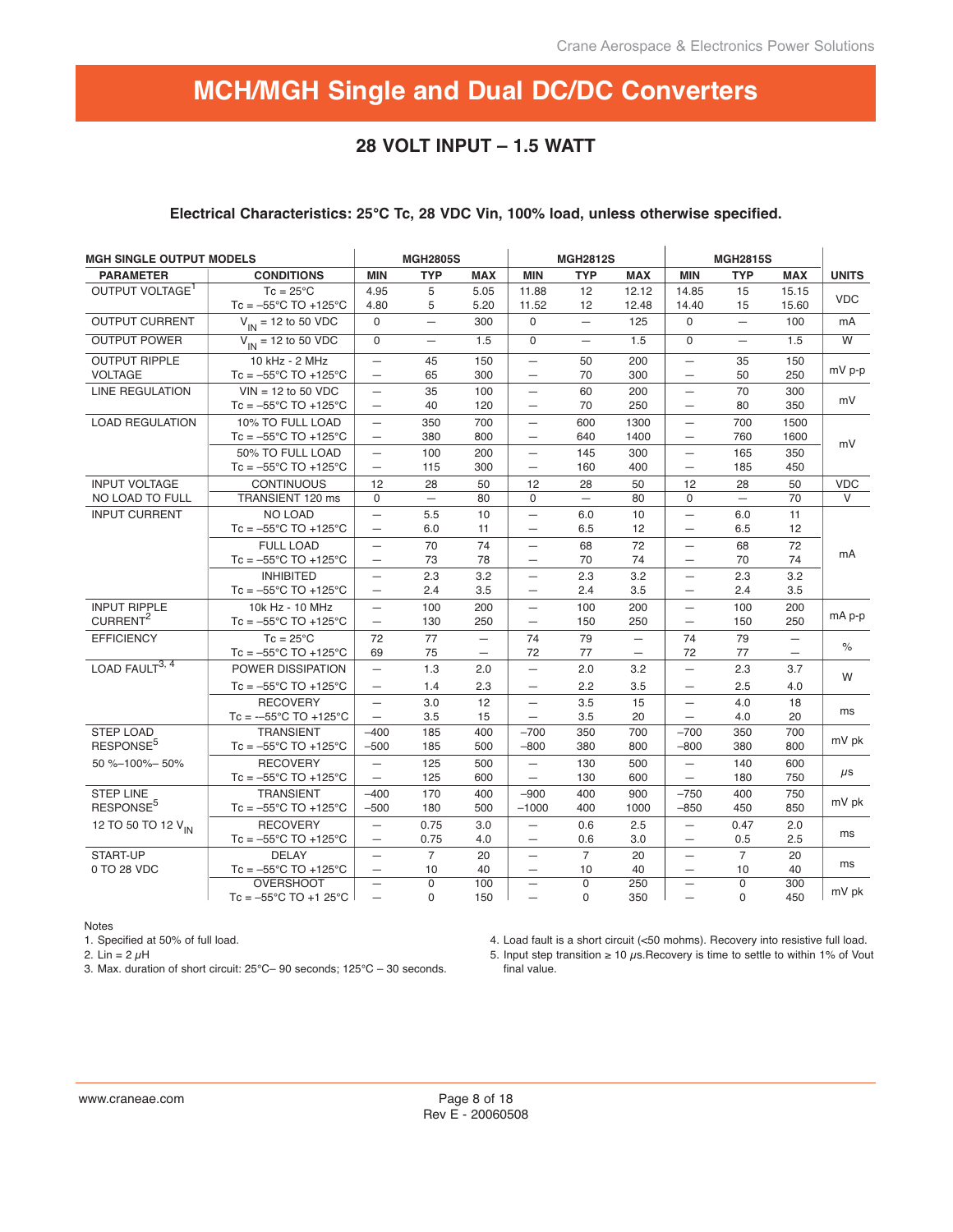## **28 VOLT INPUT – 1.5 WATT**

**Electrical Characteristics: 25°C Tc, 28 VDC Vin, 100% load, unless otherwise specified.**

| <b>MCH DUAL OUTPUT MODELS</b>            |                                           |                          | <b>MCH2805D</b>          |                          |                          | <b>MCH2812D</b>          |                          |                          | <b>MCH2815D</b>   |                          |              |
|------------------------------------------|-------------------------------------------|--------------------------|--------------------------|--------------------------|--------------------------|--------------------------|--------------------------|--------------------------|-------------------|--------------------------|--------------|
| <b>PARAMETER</b>                         | <b>CONDITIONS</b>                         | <b>MIN</b>               | <b>TYP</b>               | <b>MAX</b>               | <b>MIN</b>               | <b>TYP</b>               | <b>MAX</b>               | <b>MIN</b>               | <b>TYP</b>        | <b>MAX</b>               | <b>UNITS</b> |
| OUTPUT VOLTAGE <sup>2</sup>              | $Tc = 25^{\circ}C$                        | ±4.95                    | ±5                       | ±5.05                    | ±11.88                   | ±12                      | ±12.12                   | ±14.85                   | ±15               | ±15.15                   | <b>VDC</b>   |
|                                          | $Tc = -55^{\circ}C$ TO +125 $^{\circ}C$   | ±4.80                    | ±5                       | ±5.20                    | ±11.52                   | ±12                      | ±12.48                   | ±14.40                   | ±15               | ±15.60                   |              |
| OUTPUT CURRENT <sup>7</sup>              | $V_{IN}$ = 12 TO 50 VDC                   | 0                        | ±150                     | 240                      | $\Omega$                 | ±62.5                    | 100                      | 0                        | ±50               | 80                       | mA           |
| <b>OUTPUT POWER</b>                      | $V_{IN}$ = 12 TO 50 VDC                   | $\Omega$                 | $\overline{\phantom{m}}$ | 1.5                      | $\Omega$                 | $\overline{\phantom{0}}$ | 1.5                      | $\Omega$                 | $\qquad \qquad -$ | 1.5                      | W            |
| <b>OUTPUT RIPPLE</b>                     | 10 kHz - 2 MHz                            | $\qquad \qquad -$        | 35                       | 150                      | $\overline{\phantom{0}}$ | 35                       | 150                      | $\qquad \qquad -$        | 30                | 150                      |              |
| VOLTAGE +V <sub>OUT</sub>                | $Tc = -55^{\circ}C$ TO +125 $^{\circ}C$   | $\overline{\phantom{0}}$ | 50                       | 250                      | $\overline{\phantom{0}}$ | 40                       | 250                      | $\overline{\phantom{0}}$ | 35                | 250                      | mV p-p       |
| $\overline{-v}_{\text{OUT}}$             | 10 kHz - 2 MHz                            | $\equiv$                 | 35                       | 150                      | $\equiv$                 | 35                       | 150                      | $\equiv$                 | 30                | 150                      |              |
|                                          | $Tc = -55^{\circ}C$ TO +125 $^{\circ}C$   | $\qquad \qquad -$        | 50                       | 250                      | $\overline{\phantom{0}}$ | 40                       | 250                      | $\qquad \qquad -$        | 35                | 250                      |              |
| LINE REGULATION <sup>8</sup>             | $V_{IN}$ = 12 TO 50 VDC                   | $\equiv$                 | 10                       | 50                       | $\overline{\phantom{0}}$ | 100                      | 300                      | $\equiv$                 | 165               | 500                      | mV           |
|                                          | $Tc = -55^{\circ}C$ TO +125 $^{\circ}C$   |                          | 20                       | 100                      | $\equiv$                 | 110                      | 400                      |                          | 180               | 650                      |              |
| LOAD REGULATION <sup>9</sup>             | 10% TO FULL                               | $\equiv$                 | 300                      | 600                      | $\overline{\phantom{0}}$ | 550                      | 1100                     | $\overline{\phantom{0}}$ | 600               | 1300                     |              |
| $\pm V_{\text{OUT}}$                     | $-55^{\circ}$ C TO +125 $^{\circ}$ C      | $\overline{\phantom{0}}$ | 350                      | 700                      | $\overline{\phantom{0}}$ | 570                      | 1200                     | $\qquad \qquad -$        | 630               | 1400                     | mV           |
|                                          | 50% TO FULL <sup>1</sup>                  | $\overline{\phantom{0}}$ | 80                       | 200                      | $\equiv$                 | 115                      | 250                      | $\qquad \qquad -$        | 125               | 300                      |              |
|                                          | $-55^{\circ}$ C TO +125 $^{\circ}$ C      | $\overline{\phantom{0}}$ | 100                      | 300                      | $\overline{\phantom{0}}$ | 130                      | 350                      | $\overline{\phantom{0}}$ | 135               | 400                      |              |
| <b>INPUT VOLTAGE</b>                     | <b>CONTINUOUS</b>                         | 12                       | 28                       | 50                       | 12                       | 28                       | 50                       | 12                       | 28                | 50                       | <b>VDC</b>   |
| NO LOAD TO FULL                          | TRANSIENT <sup>1</sup> 120 ms             | $\mathsf 0$              | $\overline{\phantom{0}}$ | 80                       | $\mathbf 0$              | $\equiv$                 | 80                       | 0                        | $\equiv$          | 70                       | V            |
| <b>INPUT CURRENT</b>                     | <b>NO LOAD</b>                            | $\equiv$                 | 5.0                      | 10                       | $\qquad \qquad -$        | 7.5                      | 13                       | $\overline{\phantom{m}}$ | 7.5               | 13                       |              |
|                                          | Tc = $-55^{\circ}$ C TO +125 $^{\circ}$ C | $\equiv$                 | 6.0                      | 12                       | $\overline{\phantom{0}}$ | 8.0                      | 14                       | $\equiv$                 | 8.0               | 14                       |              |
|                                          | <b>INHIBITED</b>                          | $\qquad \qquad -$        | 2.3                      | 3.2                      | $\qquad \qquad -$        | 2.3                      | 3.2                      | $\overline{\phantom{0}}$ | 2.3               | 3.2                      | uF           |
|                                          | $Tc = -55^{\circ}C$ TO +125 $^{\circ}C$   | $\overline{\phantom{0}}$ | 2.4                      | 3.5                      |                          | 2.4                      | 3.5                      |                          | 2.4               | 3.5                      |              |
| INPUT RIPPLE <sup>3</sup>                | 10 kHz - 10 MHz                           | $\qquad \qquad -$        | 100                      | 200                      | $\overline{\phantom{0}}$ | 115                      | 200                      | $\overline{\phantom{m}}$ | 90                | 200                      |              |
| <b>CURRENT</b>                           | Tc = $-55^{\circ}$ C TO +125 $^{\circ}$ C | $\qquad \qquad -$        | 130                      | 250                      |                          | 150                      | 250                      | $\qquad \qquad -$        | 120               | 250                      | mA p-p       |
| <b>EFFICIENCY</b>                        | $Tc = 25^{\circ}C$                        | 73                       | 77                       | $\qquad \qquad -$        | 73                       | 77                       | $\overline{\phantom{m}}$ | 72                       | 76                | $\overline{\phantom{0}}$ |              |
|                                          | $Tc = -55^{\circ}C$ TO +125 $^{\circ}C$   | 70                       | 75                       | $\overline{\phantom{m}}$ | 70                       | 75                       | $\overline{\phantom{m}}$ | 69                       | 74                | $\overline{\phantom{m}}$ | $\%$         |
| LOAD FAULT $^{4,5}$                      | POWER DISSIPATION                         | $\equiv$                 | 1.4                      | 2.2                      | $\overline{\phantom{0}}$ | 2.5                      | 3.8                      | $\equiv$                 | 2.7               | 4.1                      |              |
|                                          | $Tc = -55^{\circ}C$ TO +125 $^{\circ}C$   | $\equiv$                 | 1.6                      | 2.5                      | $\overline{\phantom{0}}$ | 2.7                      | 4.2                      |                          | 3.0               | 4.5                      | W            |
|                                          | RECOVERY <sup>1</sup>                     | $\equiv$                 | 3.7                      | 15                       |                          | 3.2                      | 15                       | $\overline{\phantom{0}}$ | 4.0               | 15                       |              |
|                                          | Tc = $-55^{\circ}$ C TO +125 $^{\circ}$ C | $\overline{\phantom{0}}$ | 3.8                      | 20                       | $\overline{\phantom{0}}$ | 3.2                      | 20                       | $\qquad \qquad -$        | 4.0               | 20                       | ms           |
| <b>STEP LOAD</b>                         | 50 %-100%- 50% LOAD                       |                          |                          |                          |                          |                          |                          |                          |                   |                          |              |
| RESPONSE <sup>6</sup> ± $V_{\text{OUT}}$ | <b>TRANSIENT</b>                          | $-300$                   | 130                      | 300                      | $-600$                   | 250                      | 600                      | $-600$                   | 250               | 600                      |              |
|                                          | $Tc = -55^{\circ}C$ TO +125 $^{\circ}C$   | $-400$                   | 140                      | 400                      | $-700$                   | 260                      | 700                      | $-700$                   | 270               | 700                      | mV pk        |
|                                          | <b>RECOVERY</b>                           | $\equiv$                 | 100                      | 400                      | $\equiv$                 | 165                      | 700                      | $\overline{\phantom{m}}$ | 50                | 200                      |              |
|                                          | $-55^{\circ}$ C TO +125 $^{\circ}$ C      |                          | 100                      | 500                      | $\overline{\phantom{0}}$ | 165                      | 800                      | $\qquad \qquad -$        | 50                | 300                      | $\mu$ s      |
| <b>STEP LINE</b>                         | 12 TO 50 TO 12 V <sub>IN</sub>            |                          |                          |                          |                          |                          |                          |                          |                   |                          |              |
| RESPONSE <sup>6</sup> ± $V_{OUT}$        | TRANSIENT <sup>1</sup>                    | $-250$                   | 125                      | 250                      | $-500$                   | 240                      | 500                      | $-500$                   | 220               | 500                      |              |
|                                          | $Tc = -55^{\circ}C$ TO +125 $^{\circ}C$   | $-300$                   | 130                      | 300                      | $-600$                   | 250                      | 600                      | $-600$                   | 230               | 600                      | mV pk        |
|                                          | RECOVERY <sup>1</sup>                     | $\qquad \qquad -$        | 0.6                      | 2.5                      | $\equiv$                 | 0.9                      | 3.0                      | $\overline{\phantom{m}}$ | 0.6               | 3.0                      |              |
|                                          | $Tc = -55^{\circ}C$ TO +125 $^{\circ}C$   | $\overline{\phantom{m}}$ | 0.6                      | 3.0                      | $\qquad \qquad -$        | 0.9                      | 4.0                      | $\overline{\phantom{m}}$ | 0.7               | 4.0                      | ms           |
| START-UP                                 | <b>DELAY</b>                              | $\overline{\phantom{0}}$ | 8                        | 25                       | $\overline{\phantom{0}}$ | 8                        | 25                       | $\overline{\phantom{m}}$ | 8                 | 25                       |              |
| 0 TO 28 VDC, $\pm$ V <sub>OUT</sub>      | Tc = $-55^{\circ}$ C TO +125 $^{\circ}$ C | $\qquad \qquad -$        | 10                       | 45                       | $\overline{\phantom{m}}$ | 10                       | 45                       | $\overline{\phantom{m}}$ | 10                | 45                       | ms           |
|                                          | OVERSHOOT <sup>1</sup>                    | $\equiv$                 | 0                        | 100                      | $\equiv$                 | $\pmb{0}$                | 250                      | $\equiv$                 | $\mathbf 0$       | 750                      |              |
|                                          | Tc = $-55^{\circ}$ C TO +125 $^{\circ}$ C | $\overline{\phantom{0}}$ | $\mathbf 0$              | 150                      | $\qquad \qquad -$        | 0                        | 350                      | $\qquad \qquad -$        | 0                 | 900                      | mV pk        |
| <b>CAPACITIVE LOAD</b>                   |                                           |                          |                          |                          |                          |                          |                          |                          |                   |                          | uF           |
|                                          |                                           |                          |                          |                          |                          |                          |                          |                          |                   |                          |              |
|                                          |                                           |                          |                          |                          |                          |                          |                          |                          |                   |                          |              |
|                                          |                                           |                          |                          |                          |                          |                          |                          |                          |                   |                          |              |

#### Notes:

**1. Guaranteed by design, not tested.**<br>2. Specified at 50% balanced load.<br>3. Lin = 2  $\mu$ H.<br>4. Maximum duration of short circuit: 25°C—90 seconds, 125°C – 30 seconds.<br>5. Load fault is a short circuit (<50 mohms). Recovery

6. Transition ≥ 10 μs. Recovery = time to settle to within 1% of Vout final value. 7. Max. spec indicates 80% of the converter's total power, available from either

output. 8. Specification applies to both + and – Vout. 9. Although no minimum load is required, at no load the output voltage may increase up to 15%.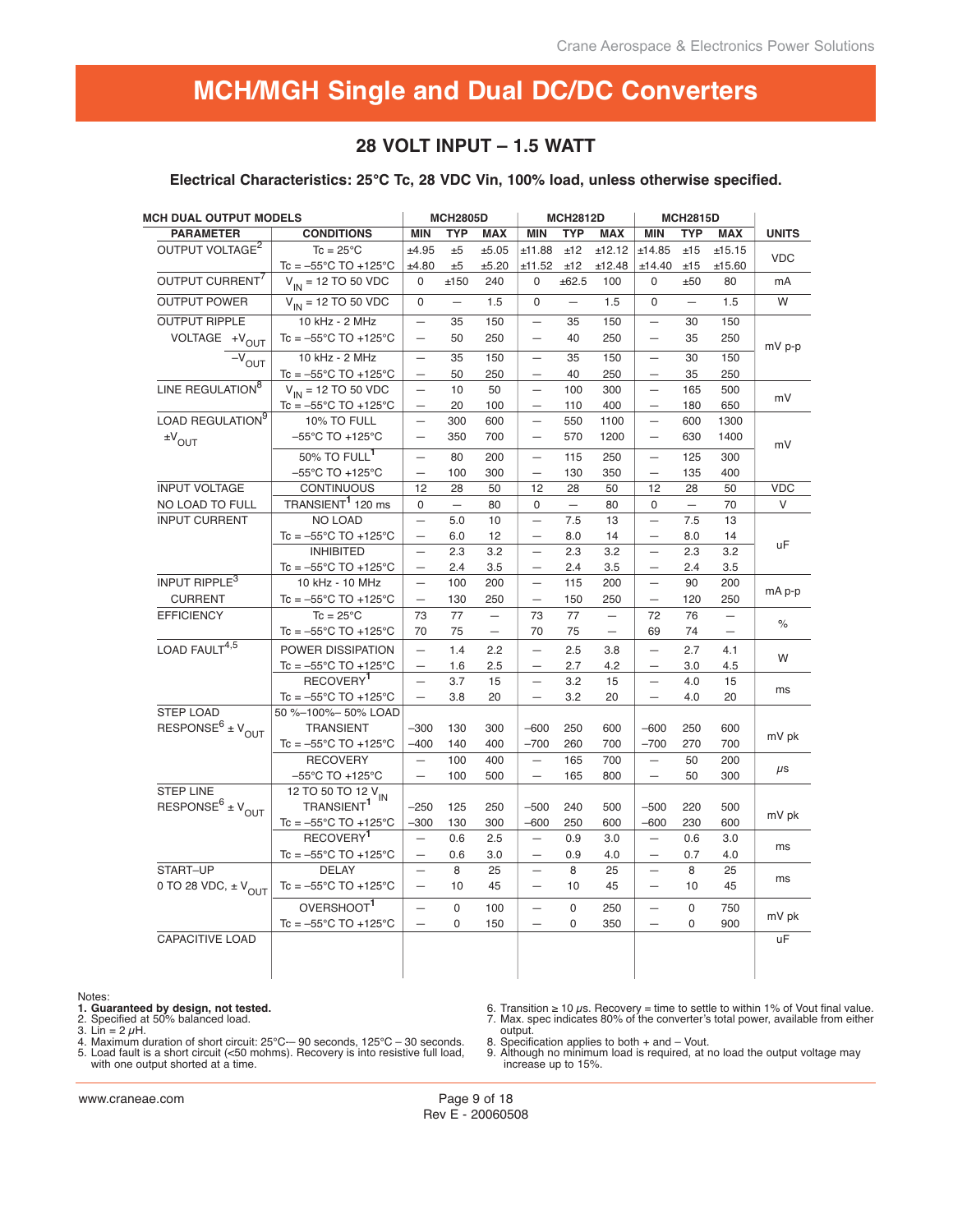## **28 VOLT INPUT – 1.5 WATT**

#### **Electrical Characteristics: 25°C Tc, 28 VDC Vin, 100% load, unless otherwise specified.**

| <b>MGH DUAL OUTPUT MODELS</b>       |                                         |                          | <b>MGH2805D</b><br><b>MGH2812D</b><br><b>MGH2815D</b> |                          |                          |                          |                   |                          |                          |                          |               |
|-------------------------------------|-----------------------------------------|--------------------------|-------------------------------------------------------|--------------------------|--------------------------|--------------------------|-------------------|--------------------------|--------------------------|--------------------------|---------------|
| <b>PARAMETER</b>                    | <b>CONDITIONS</b>                       | <b>MIN</b>               | <b>TYP</b>                                            | <b>MAX</b>               | <b>MIN</b>               | <b>TYP</b>               | <b>MAX</b>        | <b>MIN</b>               | <b>TYP</b>               | <b>MAX</b>               | <b>UNITS</b>  |
| OUTPUT VOLTAGE <sup>1</sup>         | $Tc = 25^{\circ}C$                      | ±4.95                    | ±5                                                    | ±5.05                    | ±11.88                   | ±12                      | ±12.12            | ±14.85                   | ±15                      | ±15.15                   | <b>VDC</b>    |
|                                     | $Tc = -55^{\circ}C$ TO +125 $^{\circ}C$ | ±4.80                    | ±5                                                    | ±5.20                    | ±11.52                   | ±12                      | ±12.48            | ±14.40                   | ±15                      | ±15.60                   |               |
| OUTPUT CURRENT <sup>2</sup>         | $V_{IN}$ = 12 to 50 VDC                 | $\Omega$                 | ±150                                                  | 240                      | $\mathbf 0$              | ±62.5                    | 100               | $\Omega$                 | ±50                      | 80                       | mA            |
| <b>OUTPUT POWER</b>                 | $V_{IN}$ = 12 to 50 VDC                 | $\Omega$                 |                                                       | 1.5                      | $\mathbf 0$              | $\overline{\phantom{0}}$ | 1.5               | $\Omega$                 | $\overline{\phantom{0}}$ | 1.5                      | W             |
| <b>OUTPUT RIPPLE</b>                | 10 kHz - 2 MHz                          | $\qquad \qquad -$        | 35                                                    | 150                      | $\overline{\phantom{0}}$ | $\overline{35}$          | 150               | $\qquad \qquad -$        | 30                       | 150                      |               |
| VOLTAGE +V <sub>OUT</sub>           | $Tc = -55^{\circ}C$ TO $+125^{\circ}C$  | $\overline{\phantom{0}}$ | 50                                                    | 250                      | $\overline{\phantom{0}}$ | 40                       | 250               | $\overline{\phantom{0}}$ | 35                       | 250                      | $mV$ p-p      |
| $-V_{OUT}$                          | 10 kHz - 2 MHz                          | $\qquad \qquad -$        | $\overline{35}$                                       | 150                      | $\overline{\phantom{m}}$ | $\overline{35}$          | 150               | $\overline{\phantom{m}}$ | 30                       | 150                      |               |
|                                     | $Tc = -55^{\circ}C$ TO +125 $^{\circ}C$ | $\overline{\phantom{0}}$ | 50                                                    | 250                      | $\overline{\phantom{m}}$ | 40                       | 250               | $\overline{\phantom{0}}$ | 35                       | 250                      |               |
| LINE REGULATION <sup>3</sup>        | $VIN = 12$ to 50 VDC                    |                          | 10                                                    | 50                       | $\overline{\phantom{0}}$ | 100                      | 300               | $\qquad \qquad -$        | 165                      | 500                      | $\vee$        |
|                                     | $Tc = -55^{\circ}C$ TO +125 $^{\circ}C$ | $\equiv$                 | 20                                                    | 100                      | $\qquad \qquad -$        | 110                      | 400               | $\overline{\phantom{m}}$ | 180                      | 650                      |               |
| <b>LOAD</b>                         |                                         |                          |                                                       |                          |                          |                          |                   |                          |                          |                          |               |
| REGULATION <sup>3</sup> , 4         | 10% TO FULL LOAD                        | $\overline{\phantom{0}}$ | 300                                                   | 600                      | $\overline{\phantom{0}}$ | 550                      | 1100              |                          | 600                      | 1300                     |               |
|                                     | $-55^{\circ}$ C TO +125 $^{\circ}$ C    | $\overline{\phantom{0}}$ | 350                                                   | 700                      | $\overline{\phantom{0}}$ | 570                      | 1200              | $\equiv$                 | 630                      | 1400                     |               |
|                                     | 50% TO FULL LOAD                        | $\overline{\phantom{0}}$ | 80                                                    | 200                      | $\overline{\phantom{0}}$ | 115                      | 250               |                          | 125                      | 300                      | mV            |
|                                     | $-55^{\circ}$ C TO +125 $^{\circ}$ C    | $\overline{\phantom{0}}$ | 100                                                   | 300                      | $\qquad \qquad -$        | 130                      | 350               | $\overline{\phantom{0}}$ | 135                      | 400                      |               |
| <b>CROSS</b>                        |                                         |                          |                                                       |                          |                          |                          |                   |                          |                          |                          |               |
| REGULATION <sup>5</sup>             | $-V_{OUT}$                              | $\overline{\phantom{0}}$ | $\overline{\phantom{0}}$                              | 400                      | $\qquad \qquad -$        |                          | 500               | $\equiv$                 | $\overline{\phantom{0}}$ | 500                      | mV            |
| <b>INPUT VOLTAGE</b>                | <b>CONTINUOUS</b>                       | 12                       | 28                                                    | 50                       | 12                       | 28                       | 50                | 12                       | 28                       | 50                       | <b>VDC</b>    |
| NO LOAD TO FULL                     | TRANSIENT 120 ms                        | $\Omega$                 | $\overline{\phantom{0}}$                              | 80                       | $\mathbf 0$              | $\overline{\phantom{0}}$ | 80                | $\Omega$                 | $\equiv$                 | 70                       | V             |
| <b>INPUT CURRENT</b>                | <b>NO LOAD</b>                          |                          | 5.0                                                   | 10                       | $\overline{\phantom{0}}$ | 7.5                      | 13                | $\overline{\phantom{0}}$ | 7.5                      | 13                       |               |
|                                     | $Tc = -55^{\circ}C$ TO +125 $^{\circ}C$ | $\overline{\phantom{0}}$ | 6.0                                                   | 12                       | $\overline{\phantom{0}}$ | 8.0                      | 14                | $\overline{\phantom{0}}$ | 8.0                      | 14                       |               |
|                                     | <b>FULL LOAD</b>                        | $\overline{\phantom{0}}$ | 69                                                    | 73                       | $\equiv$                 | 70                       | 73                | $\overline{\phantom{0}}$ | 71                       | 74                       |               |
|                                     | $Tc = -55^{\circ}C$ TO +125 $^{\circ}C$ | $\overline{\phantom{0}}$ | 72                                                    | 77                       | $\qquad \qquad -$        | 71                       | 77                | $\equiv$                 | 72                       | 78                       | mA            |
|                                     | <b>INHIBITED</b>                        | $\overline{\phantom{0}}$ | 2.3                                                   | 3.2                      | $\overline{\phantom{0}}$ | 2.3                      | 3.2               | $\overline{\phantom{0}}$ | 2.3                      | 3.2                      |               |
|                                     | $Tc = -55^{\circ}C$ TO +125 $^{\circ}C$ | $\overline{\phantom{0}}$ | 2.4                                                   | 3.5                      | $\overline{\phantom{0}}$ | 2.4                      | 3.5               |                          | 2.4                      | 3.5                      |               |
| INPUT RIPPLE <sup>6</sup>           | 10 kHz - 10 MHz                         | $\equiv$                 | 100                                                   | 200                      | $\qquad \qquad -$        | 115                      | 200               | $\equiv$                 | 90                       | 200                      |               |
| <b>CURRENT</b>                      | $Tc = -55^{\circ}C$ TO +125 $^{\circ}C$ | $\overline{\phantom{0}}$ | 130                                                   | 250                      | $\overline{\phantom{m}}$ | 150                      | 250               | $\overline{\phantom{m}}$ | 120                      | 250                      | mA p-p        |
| <b>EFFICIENCY</b>                   | $Tc = 25^{\circ}C$                      | 73                       | 77                                                    | $\overline{\phantom{0}}$ | 73                       | 77                       | $\qquad \qquad -$ | 72                       | 76                       | $\overline{\phantom{0}}$ |               |
|                                     | $Tc = -55^{\circ}C$ TO +125 $^{\circ}C$ | 70                       | 75                                                    | $\overline{\phantom{m}}$ | 70                       | 75                       | $\qquad \qquad -$ | 69                       | 74                       | $\qquad \qquad -$        | $\frac{6}{6}$ |
| LOAD FAULT <sup>7,8</sup>           | POWER DISSIPATION                       | $\overline{\phantom{0}}$ | 1.4                                                   | 2.2                      | $\overline{\phantom{0}}$ | 2.5                      | 3.8               | $\equiv$                 | 2.7                      | 4.1                      |               |
|                                     | $Tc = -55^{\circ}C$ TO +125 $^{\circ}C$ | $\overline{\phantom{0}}$ | 1.6                                                   | 2.5                      | $\qquad \qquad -$        | 2.7                      | 4.2               | $\qquad \qquad -$        | 3.0                      | 4.5                      | W             |
|                                     | <b>RECOVERY</b>                         | $\equiv$                 | 3.7                                                   | 15                       | $\overline{\phantom{0}}$ | 3.2                      | 15                | $\overline{\phantom{0}}$ | 4.0                      | 15                       |               |
|                                     | $Tc = -55^{\circ}C$ TO +125 $^{\circ}C$ | $\equiv$                 | 3.8                                                   | 20                       | $\equiv$                 | 3.2                      | 20                | $\equiv$                 | 4.0                      | 20                       | ms            |
| STEP LOAD                           | <b>TRANSIENT</b>                        | $-300$                   | 130                                                   | 300                      | $-600$                   | 250                      | 600               | $-600$                   | 250                      | 600                      |               |
| RESPONSE <sup>9</sup>               | $Tc = -55^{\circ}C$ TO +125 $^{\circ}C$ | $-400$                   | 140                                                   | 400                      | $-700$                   | 260                      | 700               | $-700$                   | 270                      | 700                      | mV pk         |
| $\pm V_{\text{out}}$                | <b>RECOVERY</b>                         | $\overline{\phantom{0}}$ | 100                                                   | 400                      | $\overline{\phantom{m}}$ | 165                      | 700               | $\qquad \qquad -$        | 50                       | 200                      |               |
| 50 %-100%-50%                       | $-55^{\circ}$ C TO +125 $^{\circ}$ C    | $\overline{\phantom{0}}$ | 100                                                   | 500                      | $\qquad \qquad -$        | 165                      | 800               | $\overline{\phantom{m}}$ | 50                       | 300                      | $\mu$ s       |
| <b>STEP LINE</b>                    | <b>TRANSIENT</b>                        | $-250$                   | 125                                                   | 250                      | $-500$                   | 240                      | 500               | $-500$                   | 220                      | 500                      |               |
| RESPONSE <sup>19</sup>              | $Tc = -55^{\circ}C$ TO +125 $^{\circ}C$ | $-300$                   | 130                                                   | 300                      | $-600$                   | 250                      | 600               | $-600$                   | 230                      | 600                      | mV pk         |
| $\pm V_{\text{out}}$                | <b>RECOVERY</b>                         | $\overline{\phantom{0}}$ | 0.6                                                   | 2.5                      | $\overline{\phantom{0}}$ | 0.9                      | 3.0               | $\overline{\phantom{m}}$ | 0.6                      | 3.0                      |               |
| 12 TO 50 TO 12 V <sub>IN</sub>      | $Tc = -55^{\circ}C$ TO +125 $^{\circ}C$ | $\overline{\phantom{0}}$ | 0.6                                                   | 3.0                      |                          | 0.9                      | 4.0               | $\overline{\phantom{0}}$ | 0.7                      | 4.0                      | ms            |
| START-UP                            | <b>DELAY</b>                            | $\qquad \qquad -$        | $\overline{8}$                                        | $\overline{25}$          | $\overline{\phantom{m}}$ | $\overline{8}$           | 25                | $\overline{\phantom{m}}$ | 8                        | 25                       |               |
| 0 TO 28 VDC, $\pm$ V <sub>out</sub> | $Tc = -55^{\circ}C$ TO +125 $^{\circ}C$ | $\overline{\phantom{0}}$ | 10                                                    | 45                       | $\equiv$                 | 10                       | 45                |                          | 10                       | 45                       | ms            |
|                                     | <b>OVERSHOOT</b>                        | $\overline{\phantom{0}}$ | $\overline{0}$                                        | 100                      | $\equiv$                 | $\overline{0}$           | 250               |                          | $\overline{0}$           | 750                      |               |
|                                     | $Tc = -55^{\circ}C$ TO +125 $^{\circ}C$ |                          | $\Omega$                                              | 150                      |                          | $\Omega$                 | 350               | $\equiv$                 | $\Omega$                 | 900                      | mV pk         |

Notes:

1. Specified at 50% load. 2. Max. spec indicates 80% of the converter's total available power. This 80%

is available from either output. 3. Specification applies to both + and –Vout. 4. Although no minimum load is required, at no load the output voltage may increase up to 15%.

5. Cross regulation is specified as the effect on –Vout for the following percent

ages of total output power: +Po = 20% and –Po = 80% to +Po=80% and –Po=20%

6. Lin = 2 μH. 7. Max. duration of short circuit: 25°C – 90 seconds; 125°C – 30 seconds.

8. Load fault is a short circuit (<50 mohms). Recovery into resistive full load. 9. Input step transition ≥ 10 μs.Recovery is time to settle to within 1% of Vout final value.

www.craneae.com

Page 10 of 18 Rev E - 20060508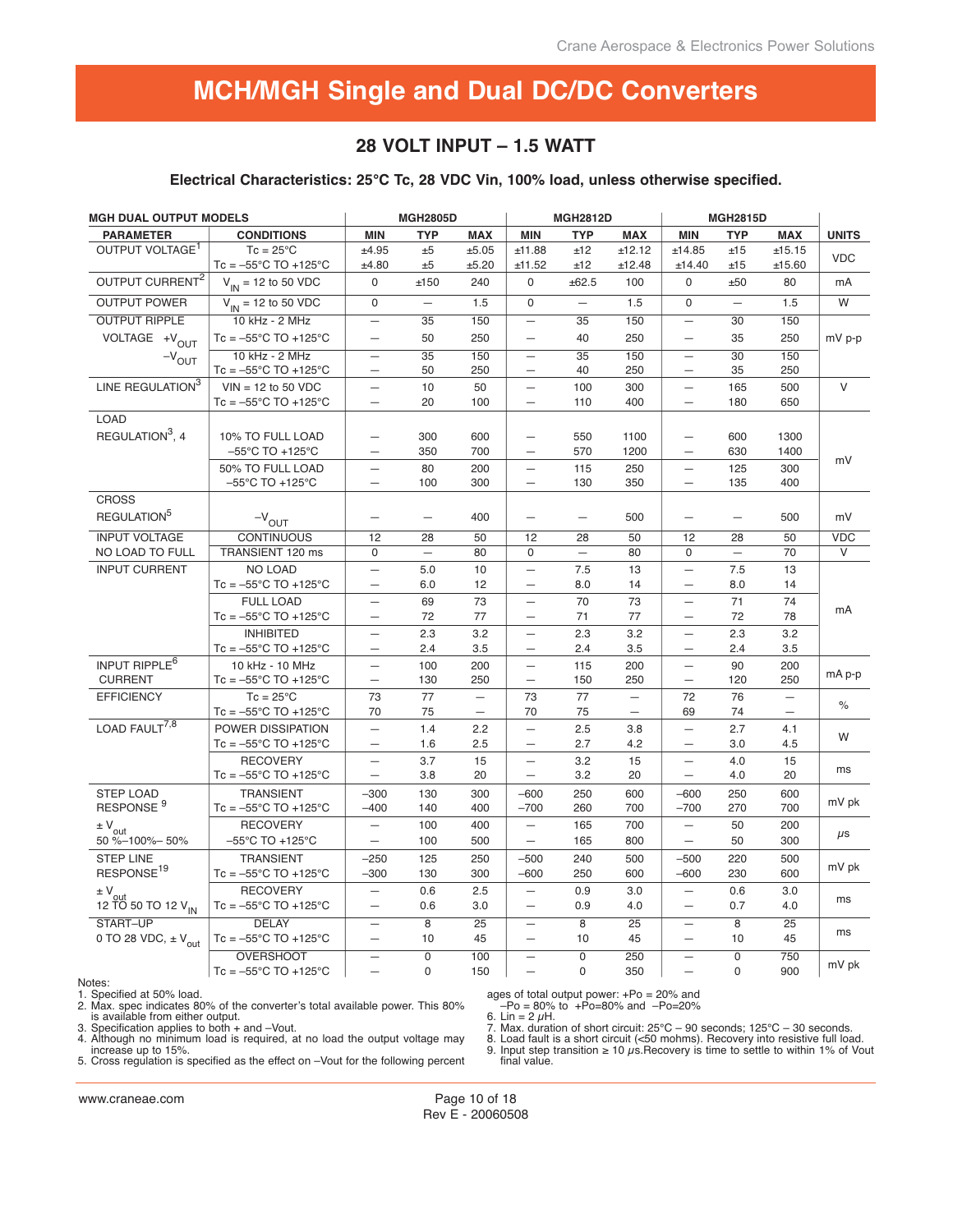## **28 VOLT INPUT – 1.5 WATT**

**Typical Performance Curves: 25°C Tc, 28 VDC Vin, 100% load, unless otherwise specified.**



**MCH SINGLE AND DUAL OUTPUT MODELS**

Page 11 of 18 Rev E - 20060508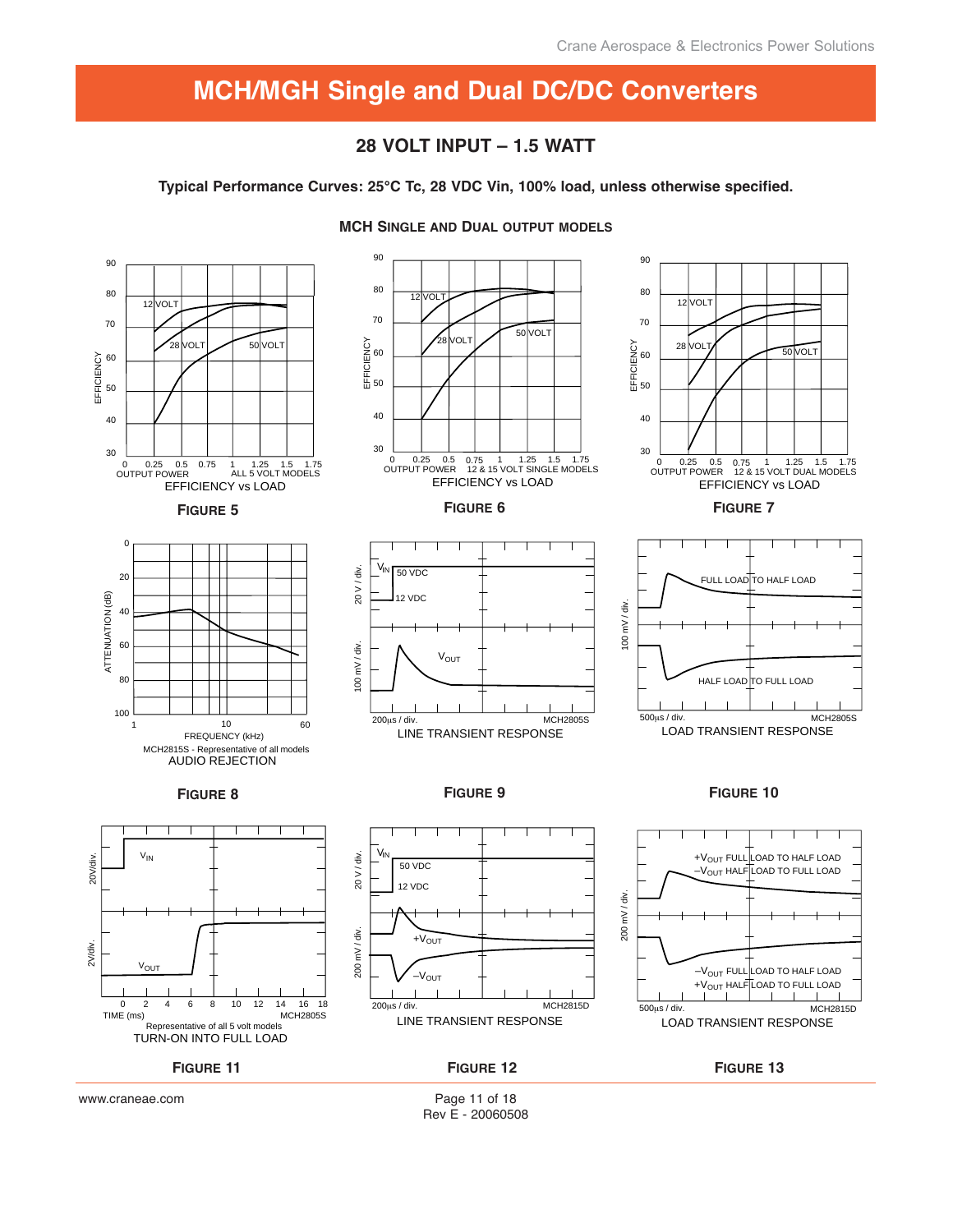## **28 VOLT INPUT – 1.5 WATT**

**Typical Performance Curves: 25°C Tc, 28 VDC Vin, 100% load, unless otherwise specified.**



**MCH SINGLE AND DUAL OUTPUT MODELS (CONT.)**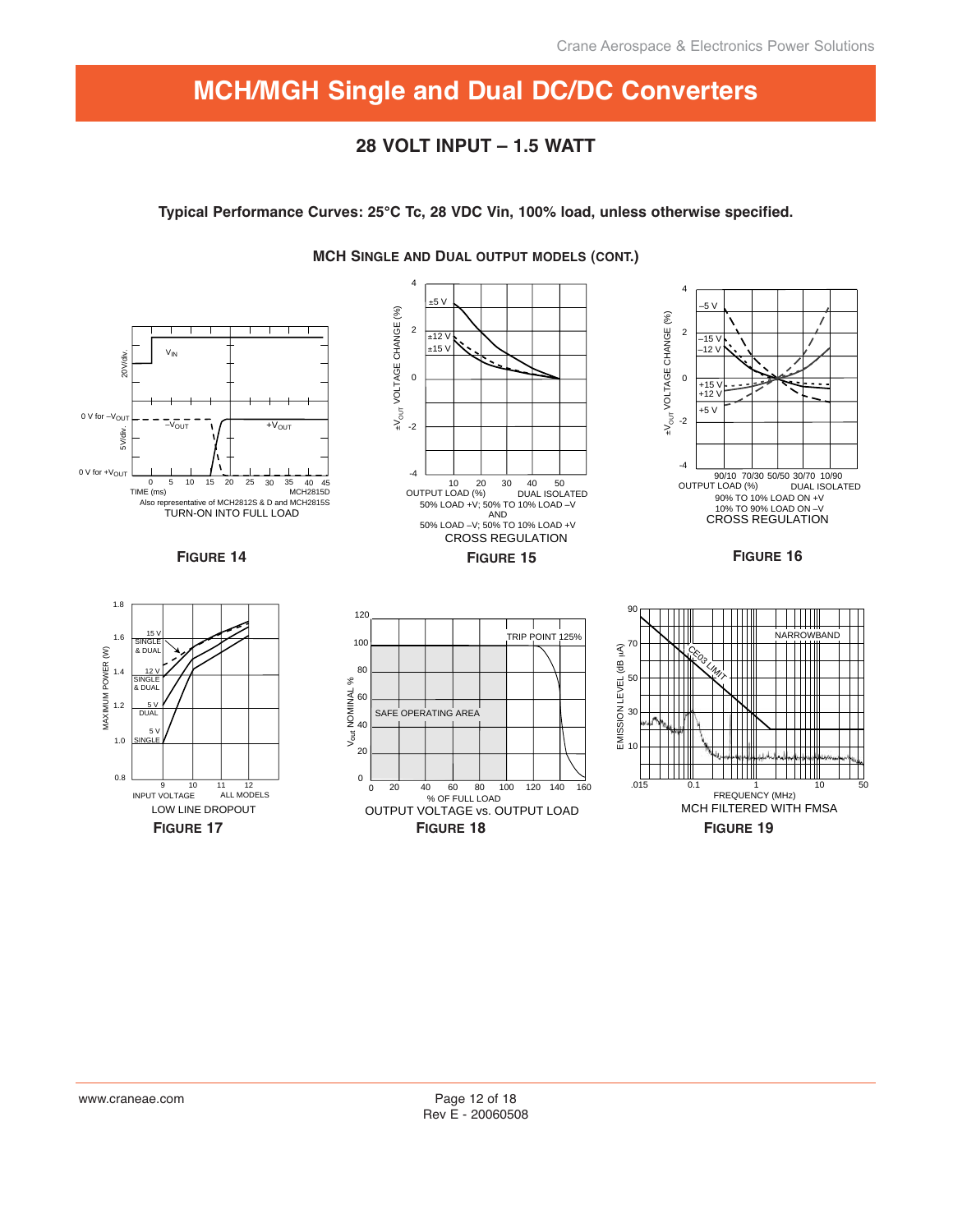## **28 VOLT INPUT – 1.5 WATT**

**Typical Performance Curves: 25°C Tc, 28 VDC Vin, 100% load, unless otherwise specified.**



### **MGH SINGLE AND DUAL OUTPUT MODELS**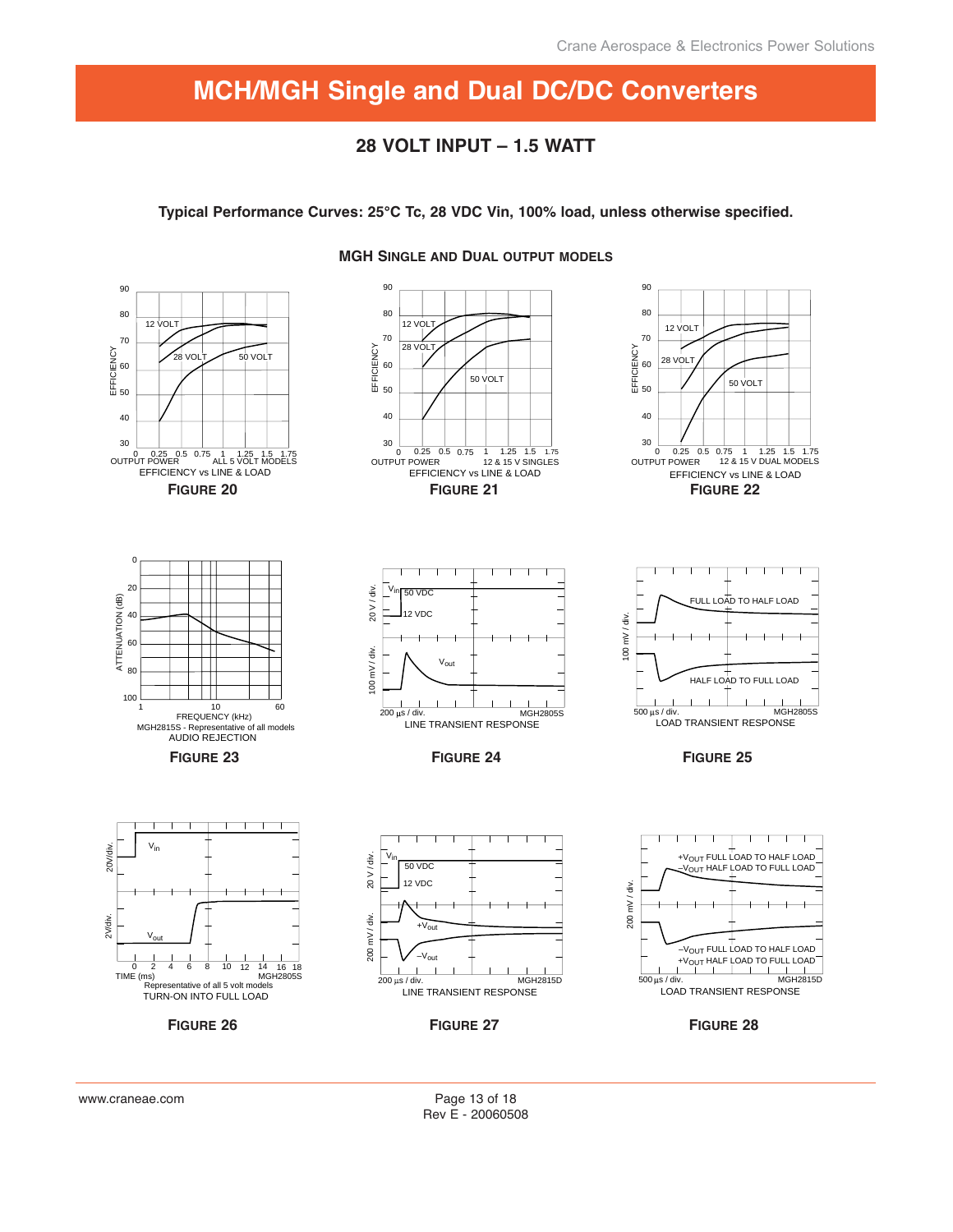# **28 VOLT INPUT – 1.5 WATT**

**Typical Performance Curves: 25°C Tc, 28 VDC Vin, 100% load, unless otherwise specified.**









SAFE OPERATING AREA  $120$ 100 80 60 40 20  $0<sub>0</sub>$ Vout NOMINAL % % OF FULL LOAD 0 20 40 60 80 100 120 140 160 OUTPUT VOLTAGE vs. OUTPUT LOAD TRIP POINT 125%

**FIGURE 32**

**MGH SINGLE AND DUAL OUTPUT MODELS (CONT.)**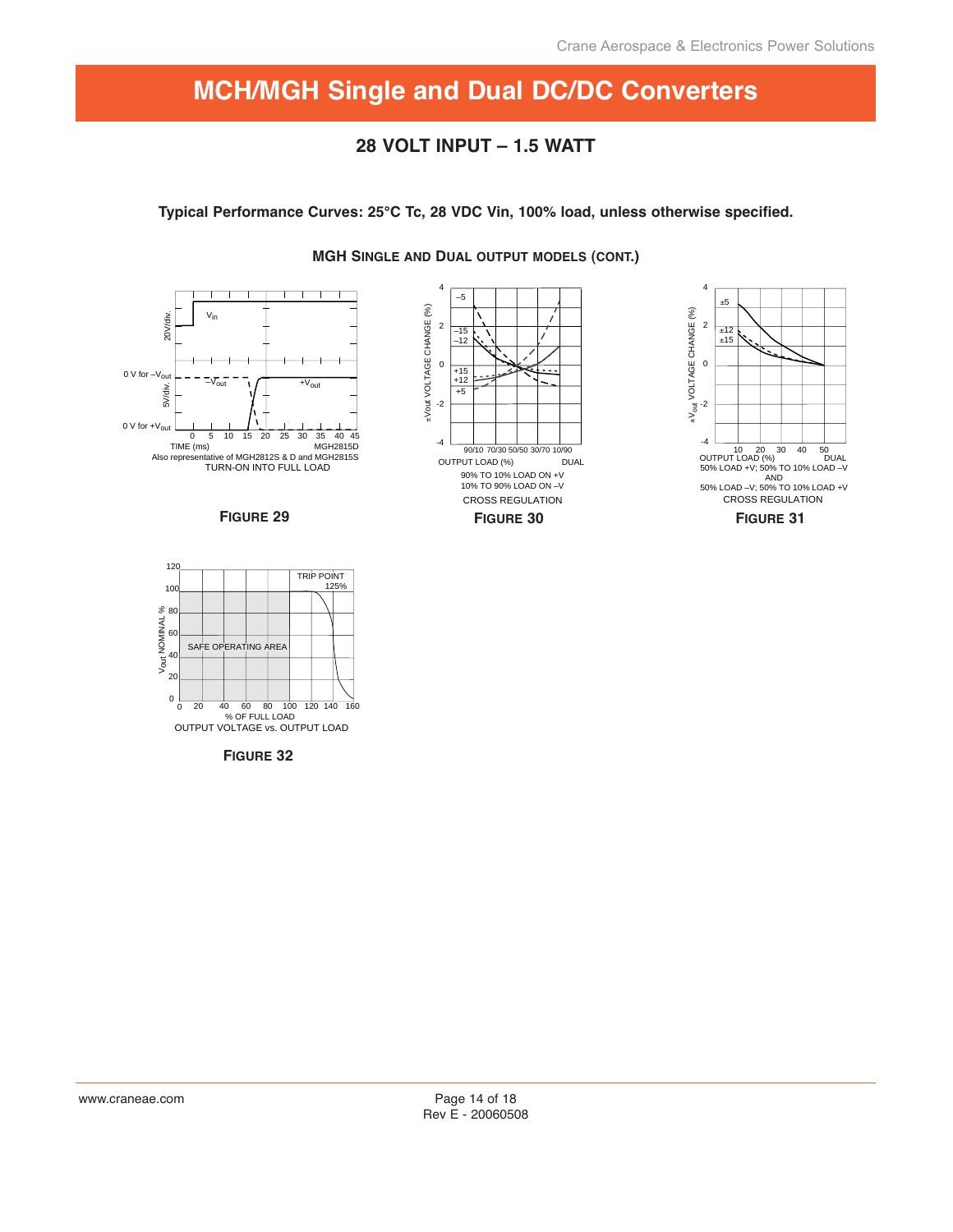## **28 VOLT INPUT – 1.5 WATT**

#### BOTTOM VIEW CASE A2



#### **Case dimensions in inches (mm)**

Tolerance  $\pm 0.005$  (0.13) for three decimal places ±0.01 (0.3) for two decimal places unless otherwise specified

#### **CAUTION**

Heat from reflow or wave soldering may damage the device. Solder pins individually with heat application not exceeding 300°C for 10 seconds per pin

#### **Materials**

| Header | Kovar/Nickel/Gold                    |
|--------|--------------------------------------|
| Cover  | Kovar/Nickel                         |
| Pins   | Kovar/Nickel/Gold matched glass seal |

Case A2, Rev C, 20060110

Please refer to the numerical dimensions for accuracy. All information is believed to be accurate, but no responsibility is assumed for errors or omissions. Interpoint reserves the right to make changes in products or specifications without notice. Copyright © 1999-2006 Interpoint Corp. All rights reserved.

### **FIGURE 33: CASE A2**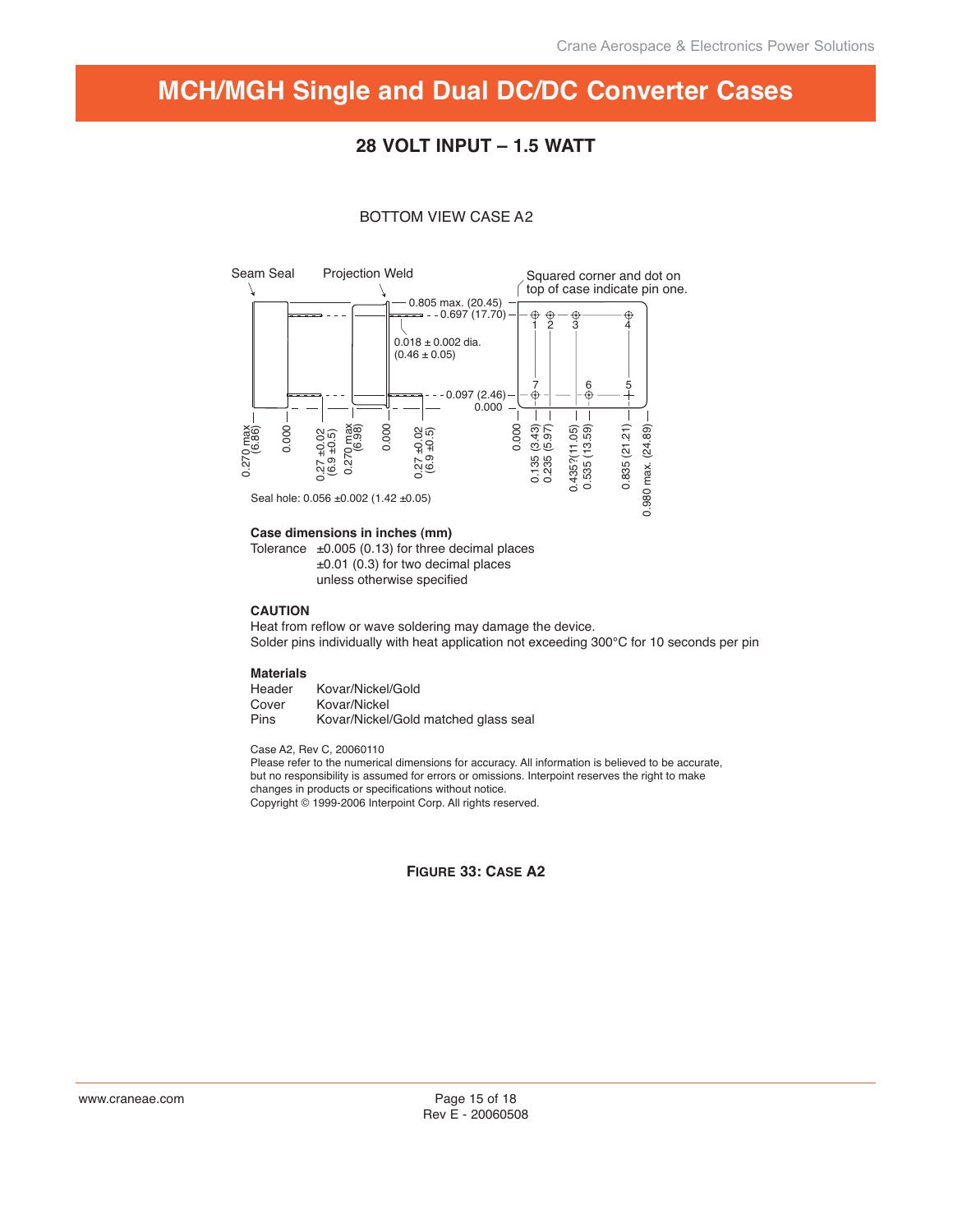# **28 VOLT INPUT – 1.5 WATT**

#### TOP VIEW CASE B



Hand soldering should not exceed 300°C for 10 seconds per pin.

#### **Materials**

| Header      | Kovar/Nickel/Gold                    |
|-------------|--------------------------------------|
| Cover       | Kovar/Nickel                         |
| <b>Pins</b> | Kovar/Nickel/Gold matched glass seal |

Case B, Rev C, November 9, 2005

Please refer to the numerical dimensions for accuracy. All information is believed to be accurate, but no responsibility is assumed for errors or omissions. Interpoint reserves the right to make changes in products or specifications without notice. Copyright © 1999-2006 Interpoint Corp. All rights reserved.

**FIGURE 34: CASE B**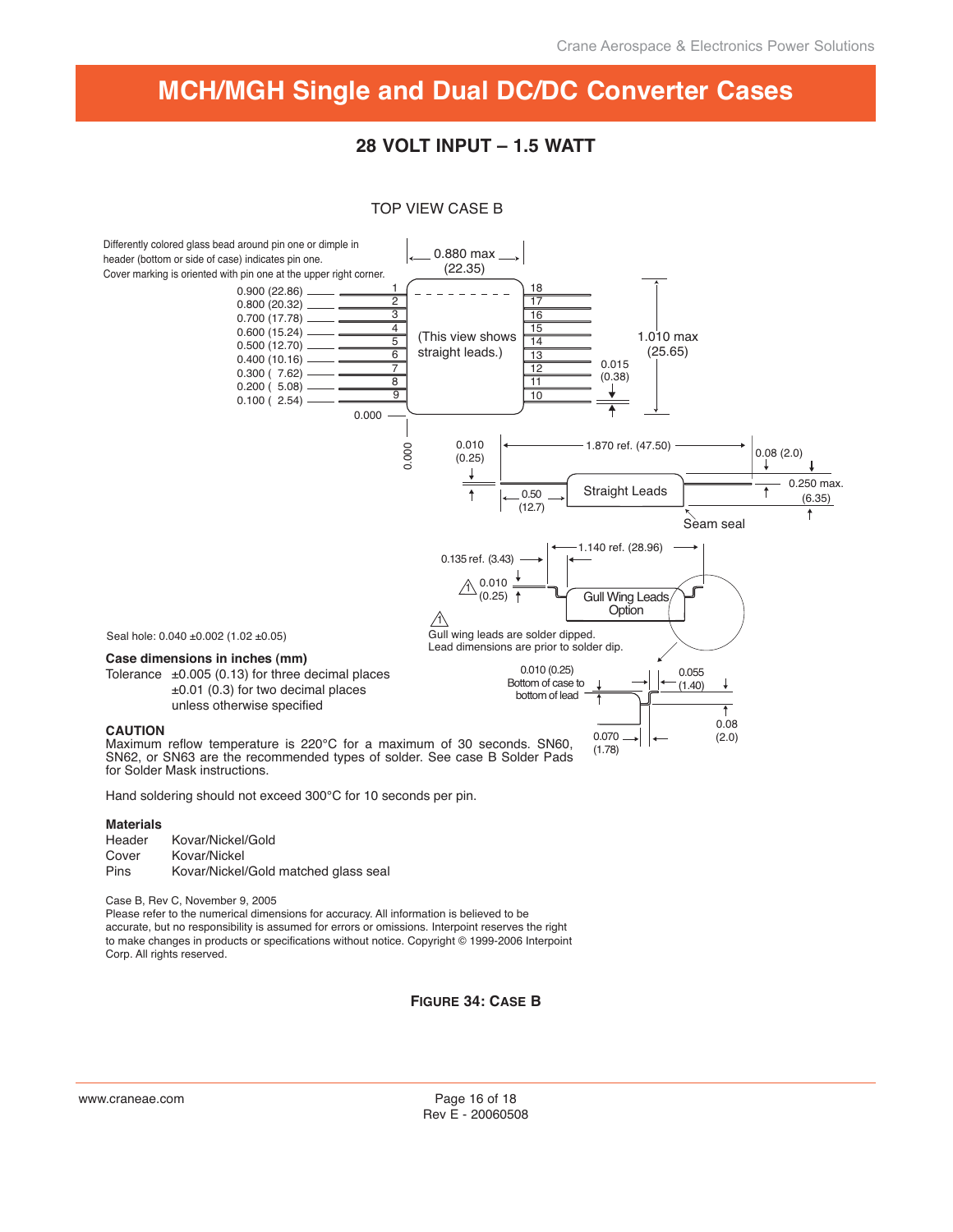# **28 VOLT INPUT – 1.5 WATT**

# **883, CLASS H, QML PRODUCTS – ELEMENT EVALUATION**

| <b>ELEMENT EVALUATION</b>                                                 |                                                      |       |                                                              |     |
|---------------------------------------------------------------------------|------------------------------------------------------|-------|--------------------------------------------------------------|-----|
| <b>TEST PERFORMED</b><br>(COMPONENT LEVEL)                                | <b>STANDARD</b><br>$(NON-QML)^T$<br>M/S <sup>2</sup> | $P^3$ | CLASS H,<br><b>QML</b><br>$\mathsf{P}^3$<br>M/S <sup>2</sup> |     |
| Element Electrical (probe)                                                | yes                                                  | no    | yes                                                          | yes |
| Element Visual                                                            | no                                                   | no    | yes                                                          | yes |
| <b>Internal Visual</b>                                                    | no                                                   | no    | yes                                                          | no  |
| <b>Final Electrical</b>                                                   | no                                                   | no    | yes                                                          | yes |
| Wire Bond Evaluation <sup>4</sup>                                         | no                                                   | no    | yes                                                          | yes |
| SLAM™/C-SAM:<br>Input Capacitors only<br>(Add'I test, not req. by H or K) | no                                                   | no    | no                                                           | yes |

**ELEMENT EVALUATION**

Definitions:

Element Evaluation: Component testing/screening per MIL-STD-883 as determined by MIL-PRF-38534 SLAM™: Scanning Laser Acoustic Microscopy

C-SAM: C - Mode Scanning Acoustic Microscopy

Notes:

- 1. Non-QML products do no meet all of the requirements of MIL-PRF-38534
- 2. M/S = Active components (Microcircuit and Semiconductor Die)
- 3. P = Passive components
- 4. Not applicable to EMI filters that have no wire bonds